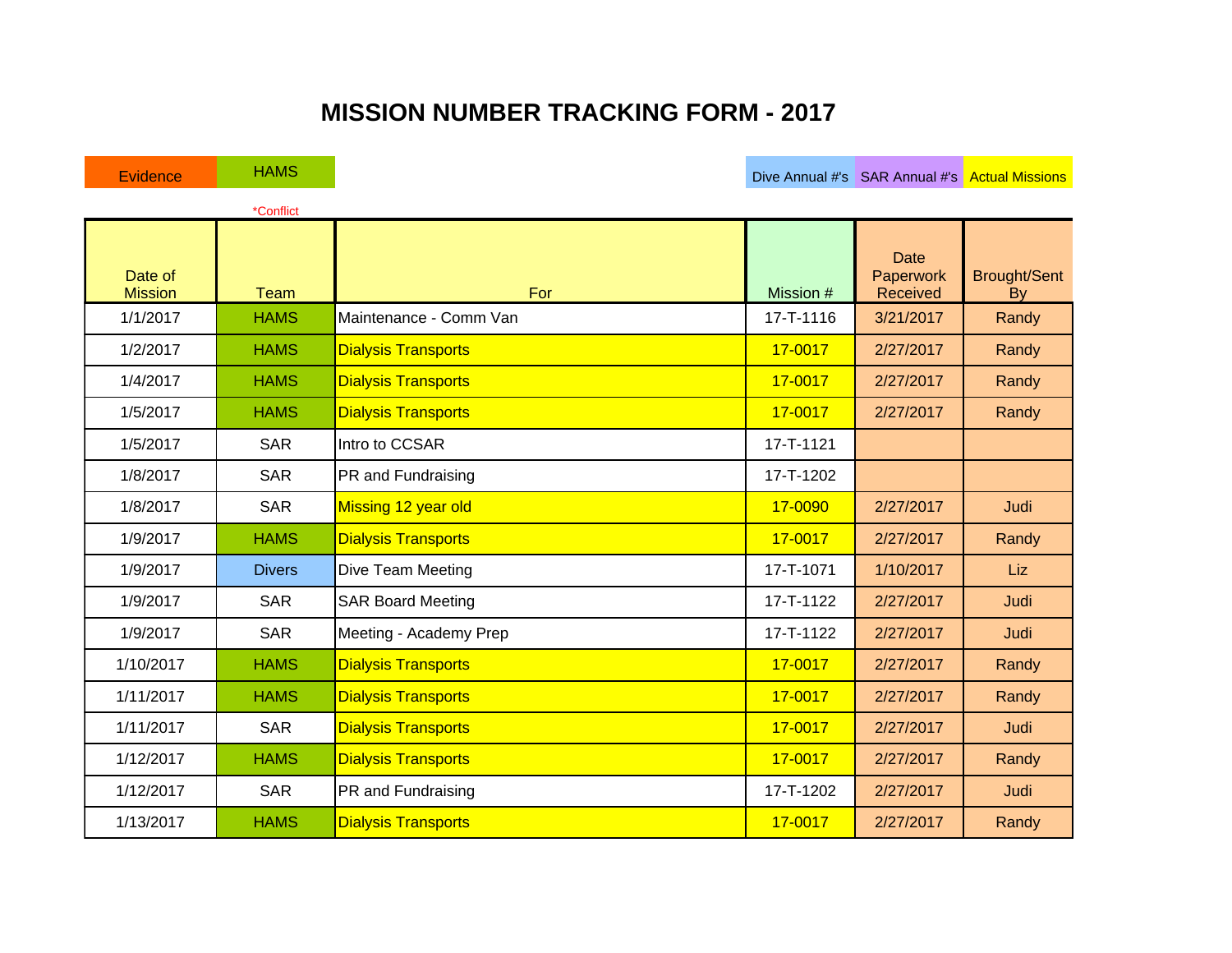|                           | *Conflict     |                                        |           |                               |                                  |
|---------------------------|---------------|----------------------------------------|-----------|-------------------------------|----------------------------------|
| Date of<br><b>Mission</b> | Team          | For                                    | Mission # | Date<br>Paperwork<br>Received | <b>Brought/Sent</b><br><b>By</b> |
| 1/14/2017                 | <b>HAMS</b>   | <b>Dialysis Transports</b>             | 17-0017   | 2/27/2017                     | Randy                            |
| 1/15/2017                 | <b>Divers</b> | Dive Team Training - Rainier           | 17-T-1072 | 1/23/2017                     | Liz                              |
| 1/15/2017                 | <b>SAR</b>    | <b>Tracking Training</b>               | 17-T-1174 | 2/27/2017                     | Judi                             |
| 1/16/2017                 | <b>SAR</b>    | <b>Work Party</b>                      | 17-T-1170 | 2/27/2017                     | Judi                             |
| 1/16/2017                 | <b>HAMS</b>   | <b>Dialysis Transports</b>             | 17-0017   | 2/27/2017                     | Randy                            |
| 1/16/2017                 | <b>HAMS</b>   | <b>Chief Gibson Funeral</b>            | 17-0161   | 2/27/2017                     | Randy                            |
| 1/17/2017                 | <b>HAMS</b>   | <b>Dialysis Transports</b>             | 17-0017   | 2/27/2017                     | Randy                            |
| 1/17/2017                 | <b>HAMS</b>   | <b>Chief Gibson Funeral</b>            | 17-0161   | 2/27/2017                     | Randy                            |
| 1/17/2017                 | <b>SAR</b>    | <b>Medical Training</b>                | 17-T-1201 |                               |                                  |
| 1/18/2017                 | <b>HAMS</b>   | <b>Chief Gibson Funeral</b>            | 17-0161   | 2/27/2017                     | Randy                            |
| 1/19/2017                 | <b>HAMS</b>   | <b>Chief Gibson Funeral</b>            | 17-0161   | 2/27/2017                     | Randy                            |
| 1/19/2017                 | <b>SAR</b>    | <b>Chief Gibson Funeral</b>            | 17-0161   | 2/27/2017                     | Judi                             |
| 1/19/2017                 | <b>SAR</b>    | Low Angle Rope Rescue                  | 17-T-1200 | 2/27/2017                     | Judi                             |
| 1/21/2017                 | <b>HAMS</b>   | <b>UAS Operations Meeting</b>          | 17-T-1155 | 3/21/2017                     | Randy                            |
| 1/22/2017                 | <b>SAR</b>    | <b>SAR Team Meeting</b>                | 17-T-1122 | 2/27/2017                     | Judi                             |
| 1/22/2017                 | <b>SAR</b>    | Intro to SAR Training                  | 17-T-1122 | 2/27/2017                     | Judi                             |
| 1/24/2017                 | <b>HAMS</b>   | Maintenance - Equipment                | 17-T-1116 | Cancelled                     |                                  |
| 1/25/2017                 | <b>HAMS</b>   | <b>ACS Meetings</b>                    | 17-T-1117 | 3/21/2017                     | Randy                            |
| 1/27/2017                 | <b>SAR</b>    | SAR Academy - Search Org and Mgt Class | 17-T-1121 | 2/27/2017                     | Judi                             |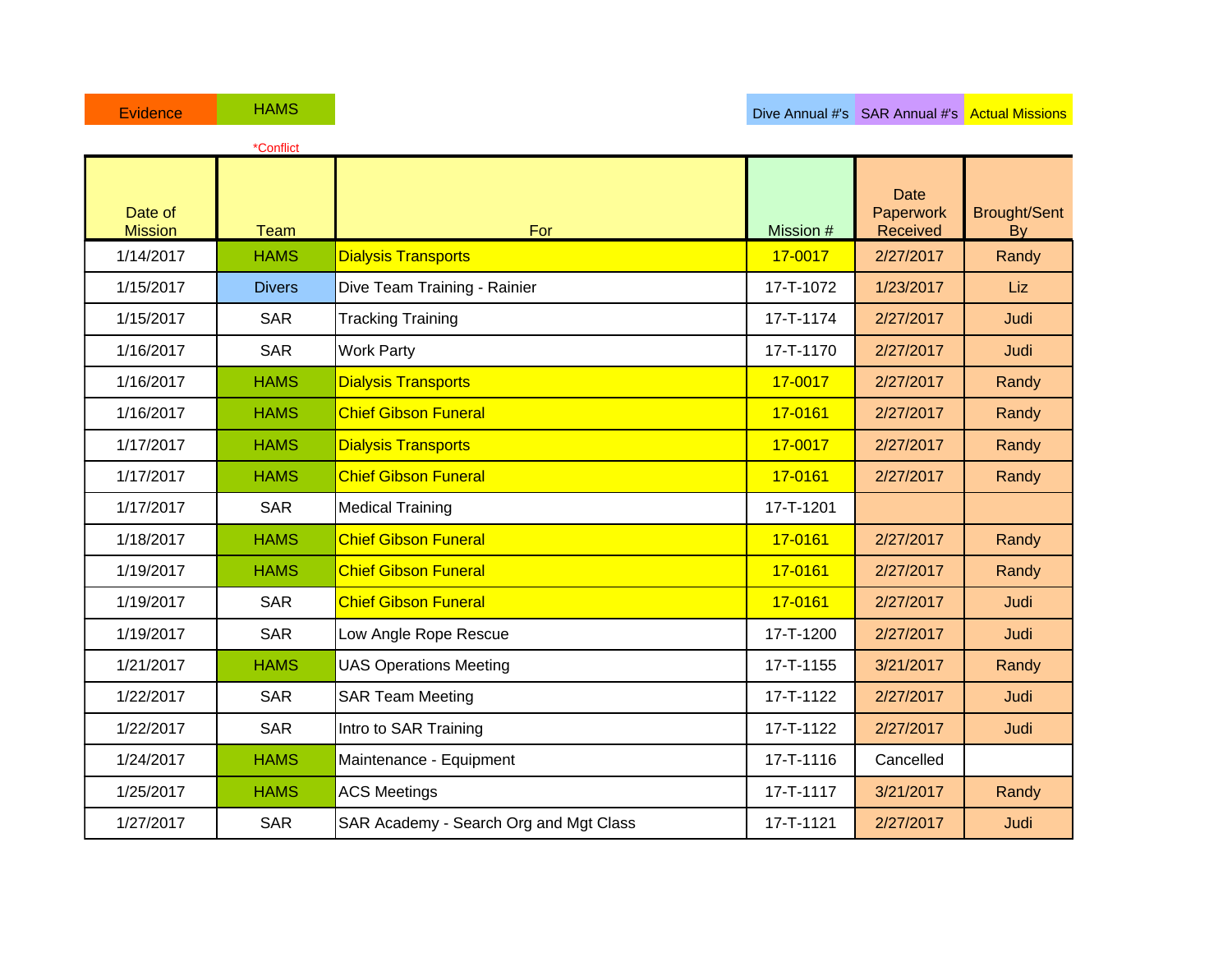1/28/2017 Divers Body found in river Rose Valley Road **17-0333** 1/31/2017 Liz 1/28/2017 | SAR SAR Academy - Day Two 17-T-1121 | 2/27/2017 | Judi 1/29/2017 | SAR SAR Academy - Day Three 17-T-1121 | 2/27/2017 | Judi 1/29/2017 SAR Evidence - Rose Valley Road (connected to 17-0333) 17-ES-002 2/27/2017 Judi 2/4/2017 **HAMS** Region IV Interop Meeting **17-T-1117** 12/31/2017 **Randy** 2/9/2017 **HAMS** Region IV Meeting **17-T-1117** 3/21/2017 Randy 2/9/2017 | SAR | PR and Fundraising | 17-T-1202 | 2/27/2017 | Judi 2/10/2017 | HAMS Maintenance - Comm Van 17-T-1116 | 3/21/2017 | Randy 2/11/2017 | SAR | Low Angle Rope Rescue | 17-T-1200 | 2/27/2017 | Judi 2/12/2017 | SAR | Tracking Training 17-T-1174 | 2/27/2017 | Judi 2/13/2017 Divers Dive Team Meeting 17-T-1071 2/27/2017 Liz 2/17/2017 | HAMS Drone Mission over I-5 Landslide 17-17-0577 | 3/21/2017 | Randy 2/18/2017 **HAMS** ELT Team Training **17-T-1117** Cancelled 2/19/2017 Divers Dive Team Training - Rainier 17-T-1072 2/20/2017 | SAR | Medical Training 17-T-1201 2/20/2017 | SAR Soard Meeting | 17-T-1122 3/21/2017 Judi 2/22/2017 SAR Work Party 17-T-1170 3/21/2017 Judi 2/22/2017 **HAMS** ACS Meetings 17-T-1117 3/21/2017 Randy 2/24/2017 | SAR |Intro to CCSAR | 17-T-1121 3/21/2017 | Judi \*Conflict Date of Mission Team For Mission # **Date Paperwork** Received Brought/Sent By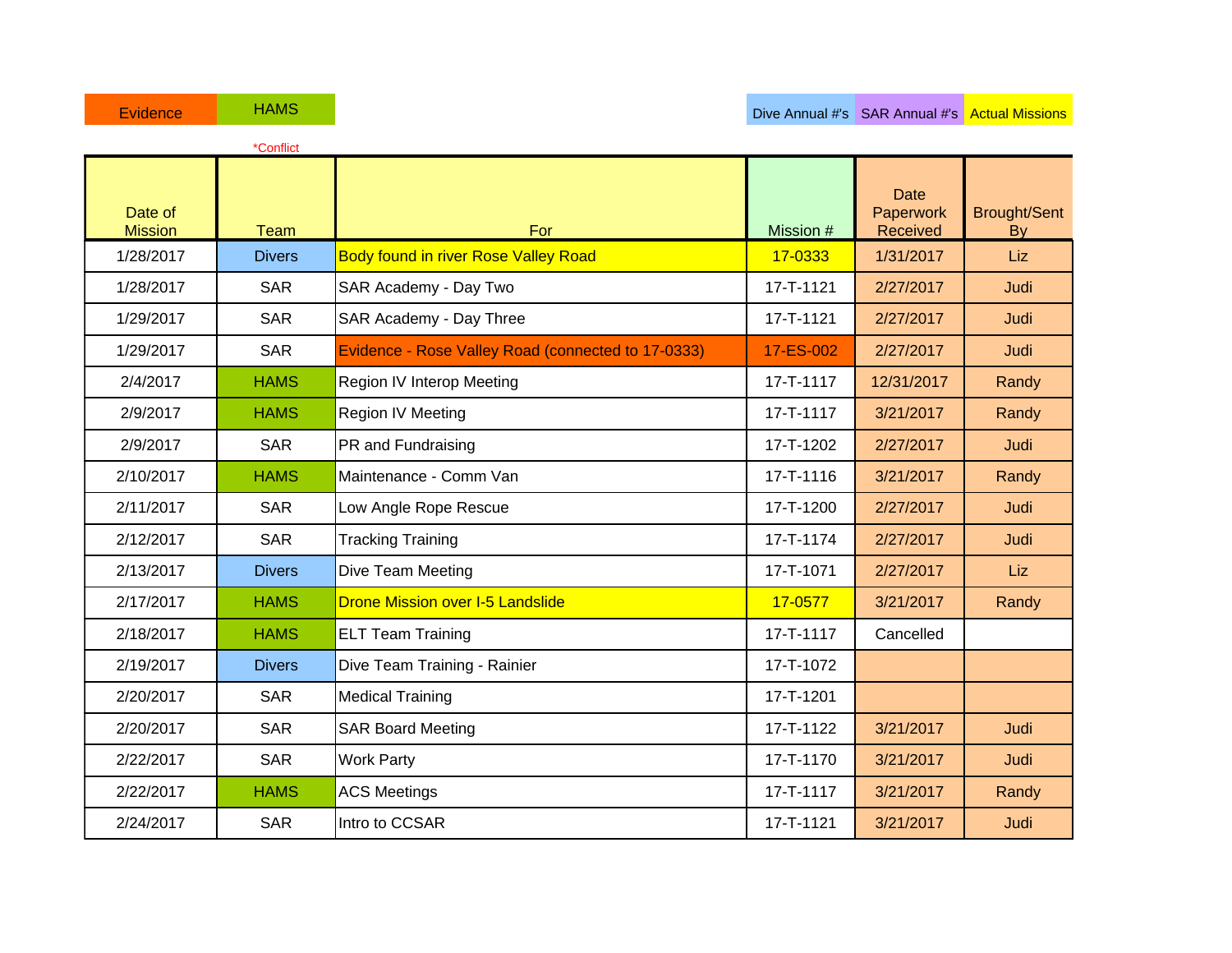|                           | *Conflict     |                                         |           |                                      |                                  |
|---------------------------|---------------|-----------------------------------------|-----------|--------------------------------------|----------------------------------|
| Date of<br><b>Mission</b> | <b>Team</b>   | For                                     | Mission # | <b>Date</b><br>Paperwork<br>Received | <b>Brought/Sent</b><br><b>By</b> |
| 2/25/2017                 | <b>SAR</b>    | Intro to CCSAR                          | 17-T-1121 | 3/21/2017                            | Judi                             |
| 2/26/2017                 | <b>SAR</b>    | Search - Kalama Spoils area             | 17-0680   | 3/21/2017                            | Judi                             |
| 2/26/2017                 | <b>SAR</b>    | Intro to CCSAR                          | 17-T-1121 | 3/21/2017                            | Judi                             |
| 2/26/2017                 | <b>SAR</b>    | <b>SAR Team Meeting</b>                 | 17-T-1122 | 3/21/2017                            | Judi                             |
| 3/1/2017                  | <b>HAMS</b>   | Maintenance - RIZAD Alarm               | 17-T-1116 | 4/12/2017                            | Randy                            |
| 3/2/2017                  | <b>Divers</b> | <b>Olequa Heights Road</b>              | 17-0720   | 3/21/2017                            | Liz                              |
| 3/3/2017                  | <b>SAR</b>    | Intro to CCSAR                          | 17-T-1121 |                                      |                                  |
| 3/4/2017                  | <b>HAMS</b>   | <b>WSDOT Aviation Training</b>          | 17-T-1117 | 4/12/2017                            | Randy                            |
| 3/5/2017                  | <b>SAR</b>    | <b>Work Party</b>                       | 17-T-1170 | 3/21/2017                            | Judi                             |
| 3/8/2017                  | <b>HAMS</b>   | <b>CitizenCorp Meeting</b>              | 17-T-1117 | 4/12/2017                            | Randy                            |
| 3/9/2017                  | <b>HAMS</b>   | Region IV Meeting - Technical Committee | 17-T-1117 | 4/12/2017                            | Randy                            |
| 3/9/2017                  | <b>SAR</b>    | PR and Fundraising                      | 17-T-1202 | 3/21/2017                            | Judi                             |
| 3/10/2017                 | <b>SAR</b>    | <b>Work Party</b>                       | 17-T-1170 | 3/21/2017                            | Judi                             |
| 3/11/2017                 | <b>SAR</b>    | <b>Work Party</b>                       | 17-T-1170 | 3/21/2017                            | Judi                             |
| 3/12/2017                 | <b>SAR</b>    | <b>Work Party</b>                       | 17-T-1170 | 3/21/2017                            | Judi                             |
| 3/12/2017                 | <b>SAR</b>    | <b>Tracking Training</b>                | 17-T-1174 | 3/21/2017                            | Judi                             |
| 3/13/2017                 | <b>Divers</b> | Dive Team Meeting                       | 17-T-1071 | 3/21/2017                            | Liz                              |
| 3/14/2017                 | <b>SAR</b>    | <b>Work Party</b>                       | 17-T-1170 | 3/21/2017                            | Judi                             |
| 3/16/2017                 | <b>SAR</b>    | Low Angle Rope Rescue                   | 17-T-1200 | 3/21/2017                            | Judi                             |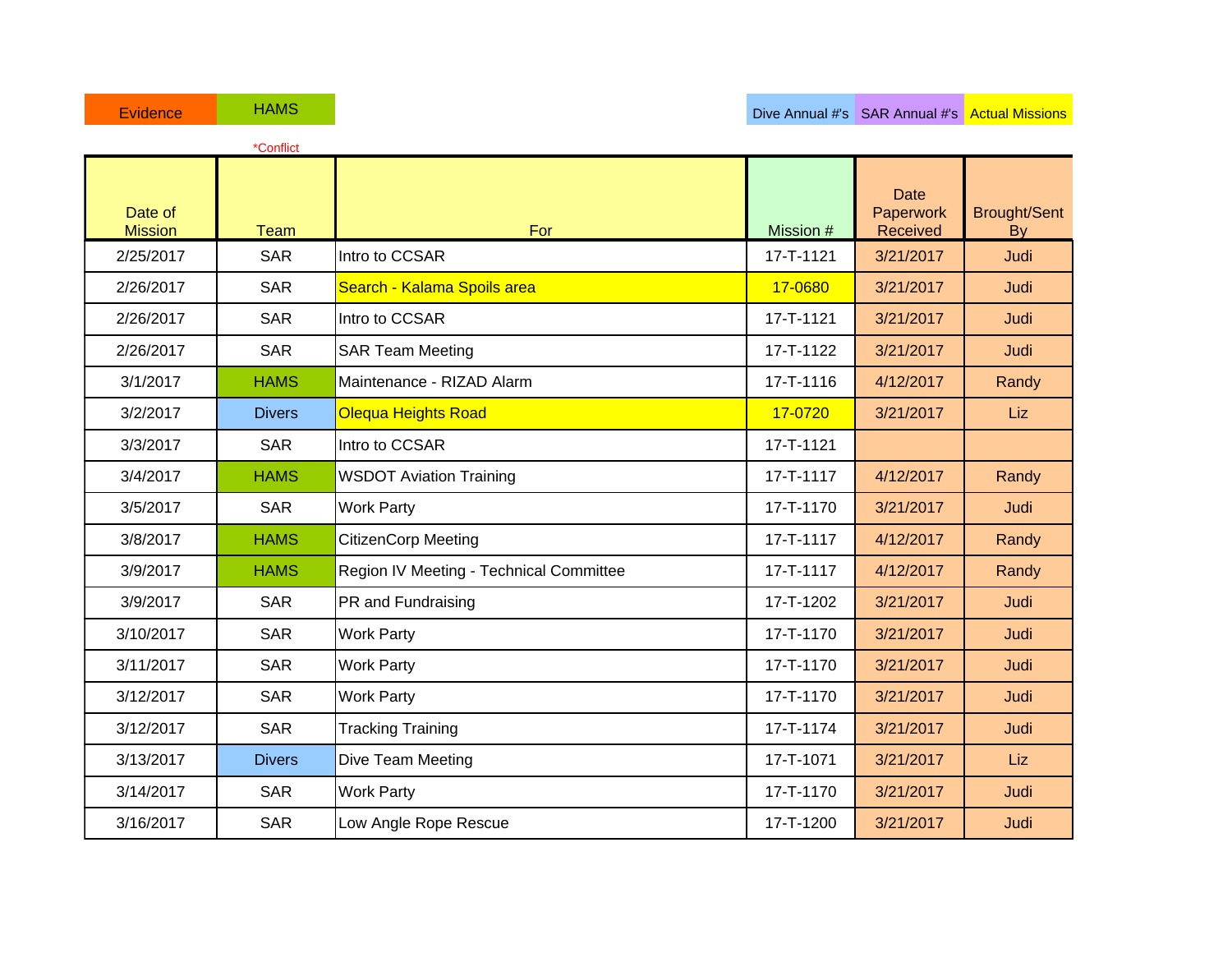|                           | *Conflict     |                                                      |           |                                      |                           |
|---------------------------|---------------|------------------------------------------------------|-----------|--------------------------------------|---------------------------|
| Date of<br><b>Mission</b> | <b>Team</b>   | For                                                  | Mission # | <b>Date</b><br>Paperwork<br>Received | <b>Brought/Sent</b><br>By |
| 3/17/2017                 | <b>Divers</b> | Dive Team Training - RIZAD                           | 17-T-1072 | 6/27/2017                            | Liz                       |
| 3/18/2017                 | <b>HAMS</b>   | Oregon HAM District 1 Meeting                        | 17-T-1117 | 4/12/2017                            | Randy                     |
| 3/20/2017                 | <b>HAMS</b>   | Maintenance - River Gauge Kalama                     | 17-T-1116 | 4/12/2017                            | Randy                     |
| 3/20/2017                 | <b>SAR</b>    | <b>SAR Board Meeting</b>                             | 17-T-1122 | 5/2/2017                             | Judi                      |
| 3/22/2017                 | <b>HAMS</b>   | <b>ACS Meetings</b>                                  | 17-T-1117 | 4/12/2017                            | Randy                     |
| 3/24/2017                 | <b>SAR</b>    | Intro to CCSAR - First Aid                           | 17-T-1121 | 5/2/2017                             | Judi                      |
| 3/24/2017                 | <b>SAR</b>    | Intro to CCSAR - Legal                               | 17-T-1121 | 5/2/2017                             | Judi                      |
| 3/25/2017                 | <b>Divers</b> | Train vs 2 Kids Ghost Bridge- Unfounded              | 17-1011   | 4/25/2017                            | Liz                       |
| 3/25/2017                 | <b>Divers</b> | <b>Employee Overboard Port of Lv - No responders</b> | 17-1007   | Cancelled                            |                           |
| 3/25/2017                 | <b>SAR</b>    | Intro to CCSAR - First Aid                           | 17-T-1121 | 5/2/2017                             | Judi                      |
| 3/26/2017                 | <b>SAR</b>    | Intro to CCSAR - Rescue Techniques                   | 17-T-1121 | 5/2/2017                             | Judi                      |
| 3/26/2017                 | <b>SAR</b>    | <b>SAR Team Meeting</b>                              | 17-T-1122 | 5/2/2017                             | Judi                      |
| 3/27/2017                 | <b>HAMS</b>   | Drone Training - Expo Center                         | 17-T-1117 | 4/12/2017                            | Randy                     |
| 3/28/2017                 | <b>HAMS</b>   | Drone Training - Expo Center                         | 17-T-1117 | 4/12/2017                            | Randy                     |
| 3/30/2017                 | <b>Divers</b> | Dive Team Training - Horseshoe Lake                  | 17-T-1072 | 4/25/2017                            | Liz                       |
| 4/9/2017                  | <b>HAMS</b>   | PR - Blooms to Brews                                 | 17-T-1118 | 4/12/2017                            | Randy                     |
| 4/10/2017                 | <b>Divers</b> | Dive Team Meeting                                    | 17-T-1071 | 4/25/2017                            | Liz                       |
| 4/10/2017                 | <b>HAMS</b>   | Drone Training - Lilac St Lv                         | 17-T-1117 | 5/12/2017                            | Randy                     |
| 4/10/2017                 | <b>HAMS</b>   | Drone Training - Puget Island Wahkiakum              | 17-T-1117 | 4/12/2017                            | Randy                     |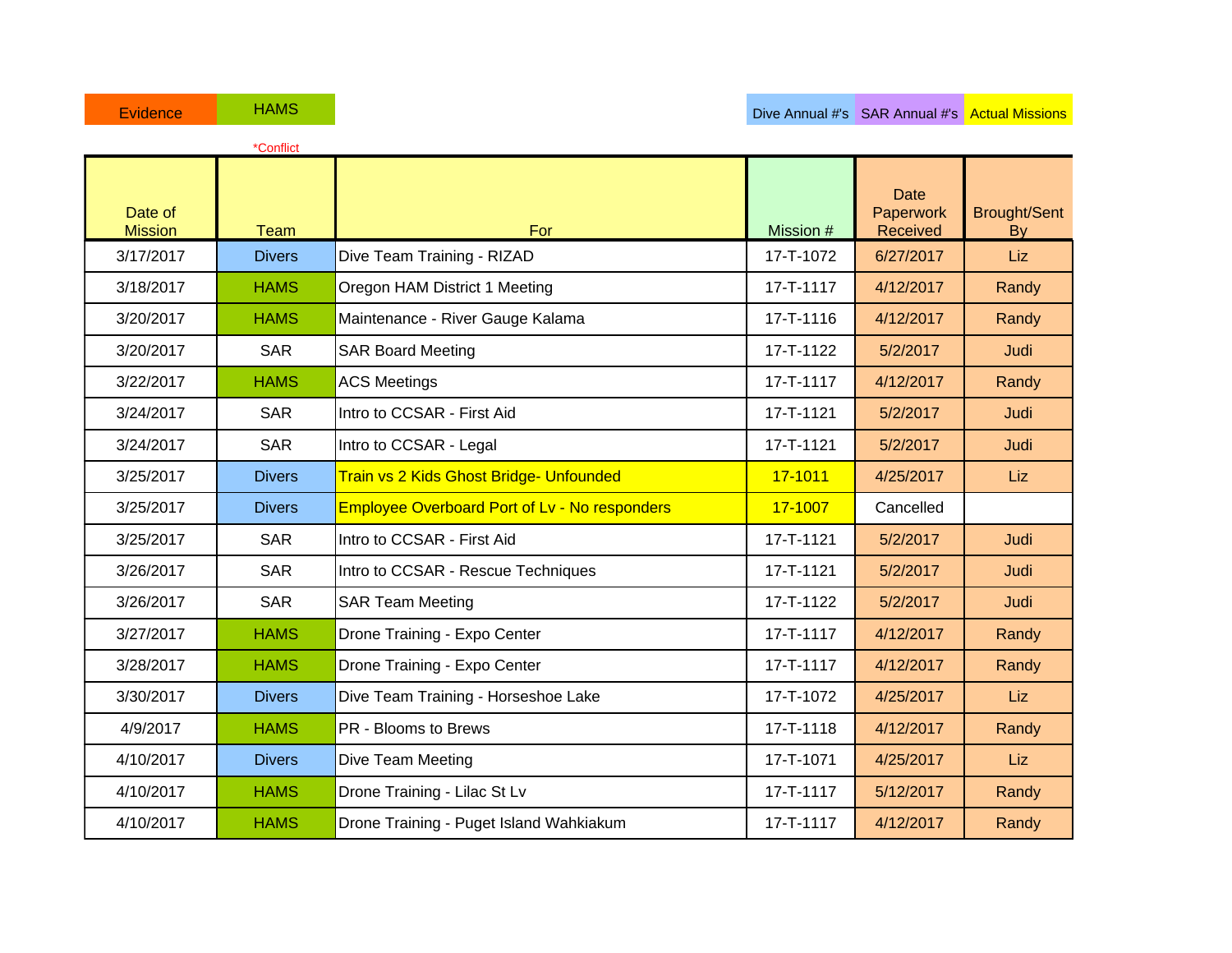|                           | *Conflict     |                                                   |           |                                      |                           |
|---------------------------|---------------|---------------------------------------------------|-----------|--------------------------------------|---------------------------|
| Date of<br><b>Mission</b> | <b>Team</b>   | For                                               | Mission # | <b>Date</b><br>Paperwork<br>Received | <b>Brought/Sent</b><br>By |
| 4/13/2017                 | <b>SAR</b>    | PR and Fundraising                                | 17-T-1202 | 5/2/2017                             | Judi                      |
| 4/15/2017                 | <b>HAMS</b>   | <b>UAS Operations Meeting</b>                     | 17-T-1155 | Cancelled                            |                           |
| 4/16/2017                 | <b>Divers</b> | Dive Team Training - Kalama River                 | 17-T-1072 |                                      |                           |
| 4/18/2017                 | <b>Divers</b> | <b>Houseboat partially collapsed Willow Grove</b> | 17-1306   | 4/19/2017                            | Liz                       |
| 4/18/2017                 | <b>SAR</b>    | <b>Vehicle Operations</b>                         | 17-T-1203 | Cancelled                            |                           |
| 4/20/2017                 | <b>SAR</b>    | Low Angle Rope Rescue                             | 17-T-1200 | 5/2/2017                             | Judi                      |
| 4/21/2017                 | <b>SAR</b>    | <b>Bloodborne Pathogens</b>                       | 17-T-1201 | 5/2/2017                             | Judi                      |
| 4/23/2017                 | <b>SAR</b>    | <b>SAR Team Meeting</b>                           | 17-T-1122 | 5/2/2017                             | Judi                      |
| 4/23/2017                 | <b>SAR</b>    | <b>Strategic Plan Meeting</b>                     | 17-T-1122 | 5/2/2017                             | Judi                      |
| 4/24/2017                 | <b>SAR</b>    | <b>SAR Board Meeting</b>                          | 17-T-1122 | 5/2/2017                             | Judi                      |
| 4/25/2017                 | <b>HAMS</b>   | Maintenance - Equipment                           | 17-T-1116 | Cancelled                            |                           |
| 4/25/2017                 | <b>HAMS</b>   | Drone Training - Lilac St Lv                      | 17-T-1117 | 5/12/2017                            | Randy                     |
| 4/26/2017                 | <b>HAMS</b>   | Drone Training - LCARA                            | 17-T-1117 | 5/12/2017                            | Randy                     |
| 4/26/2017                 | <b>HAMS</b>   | Drone Training - Puget Island Wahkiakum           | 17-T-1117 | 5/12/2017                            | Randy                     |
| 4/26/2017                 | <b>HAMS</b>   | <b>ACS Meetings</b>                               | 17-T-1117 | 12/31/2017                           | Randy                     |
| 4/28/2017                 | <b>HAMS</b>   | Drone Training - LCARA                            | 17-T-1117 | 5/12/2017                            | Randy                     |
| 4/29/2017                 | <b>HAMS</b>   | Drone Training - Rainier RC Club                  | 17-T-1117 | 5/12/2017                            | Randy                     |
| 4/29/2017                 | <b>HAMS</b>   | <b>EOC to EOC Exercises</b>                       | 17-T-1117 | Cancelled                            |                           |
| 4/29/2017                 | <b>SAR</b>    | Intro to CCSAR - Field                            | 17-T-1121 | 5/2/2017                             | Judi                      |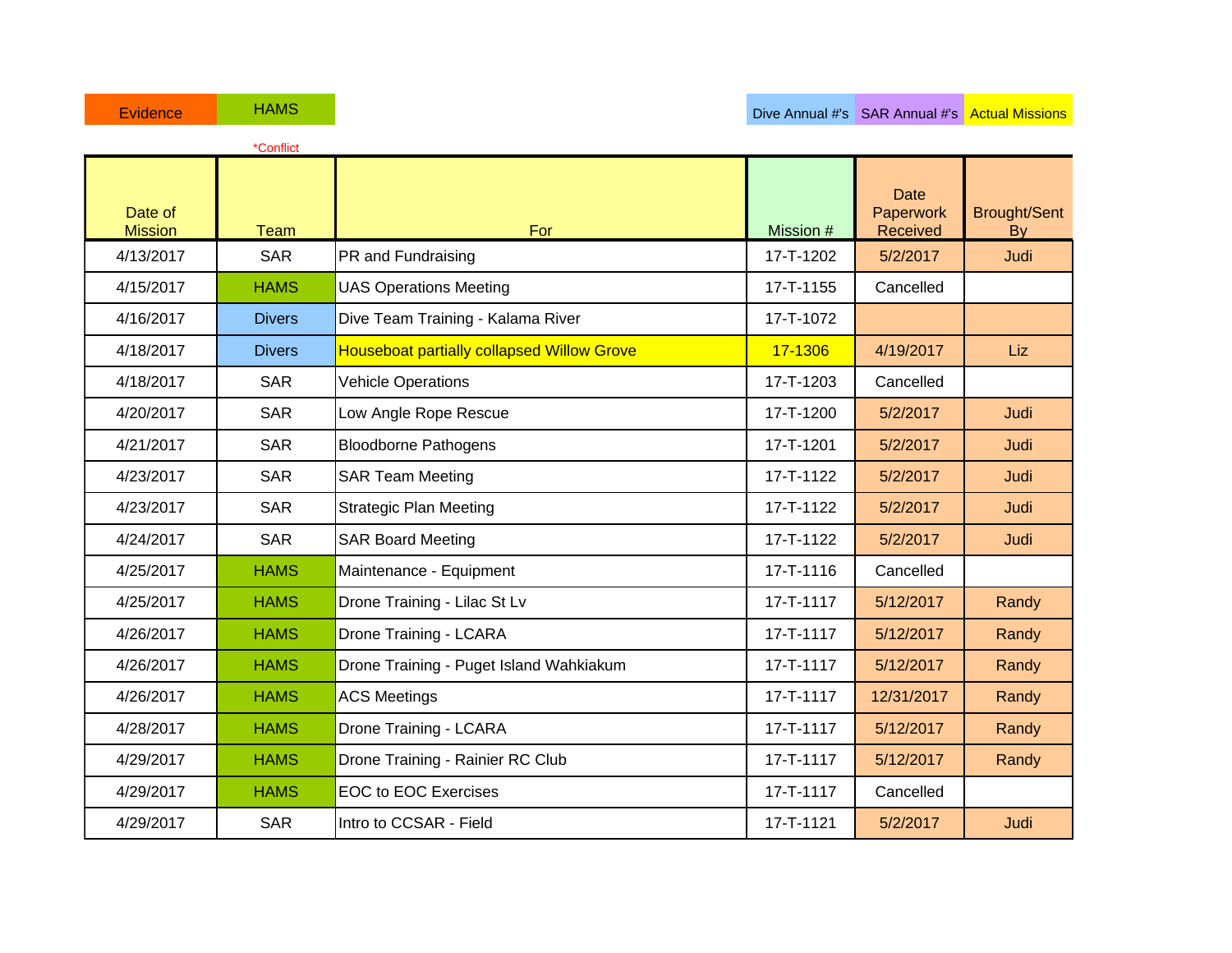|                           | *Conflict     |                                     |           |                                             |                                  |
|---------------------------|---------------|-------------------------------------|-----------|---------------------------------------------|----------------------------------|
| Date of<br><b>Mission</b> | <b>Team</b>   | For                                 | Mission # | <b>Date</b><br>Paperwork<br><b>Received</b> | <b>Brought/Sent</b><br><b>By</b> |
| 4/30/2017                 | <b>SAR</b>    | Intro to CCSAR - Field              | 17-T-1121 | 5/2/2017                                    | Judi                             |
| 4/30/2017                 | <b>HAMS</b>   | Drone Training - Lilac St Lv        | 17-T-1117 | 5/12/2017                                   | Randy                            |
| 5/1/2017                  | <b>HAMS</b>   | Drone Training - Expo Center        | 17-T-1117 | 5/12/2017                                   | Randy                            |
| 5/1/2017                  | <b>SAR</b>    | Fundraising - Auction Prep          | 17-T-1202 | 11/3/2017                                   | Judi                             |
| 5/1/2017                  | <b>HAMS</b>   | Drone Training - LCARA              | 17-T-1117 | 5/12/2017                                   | Randy                            |
| 5/2/2017                  | <b>HAMS</b>   | Drone Training - Willow Grove       | 17-T-1117 | 5/12/2017                                   | Randy                            |
| 5/3/2017                  | <b>HAMS</b>   | Maintenance - Comm Van              | 17-T-1116 | 5/19/2017                                   | Randy                            |
| 5/4/2017                  | <b>HAMS</b>   | Drone Training - Sylvan Way Lv      | 17-T-1117 | 5/12/2017                                   | Randy                            |
| 5/5/2017                  | <b>SAR</b>    | Low Angle Rope Rescue               | 17-T-1200 | 7/24/2017                                   | Judi                             |
| 5/6/2017                  | <b>SAR</b>    | Low Angle Rope Rescue               | 17-T-1200 | 7/24/2017                                   | Judi                             |
| 5/7/2017                  | <b>SAR</b>    | Low Angle Rope Rescue               | 17-T-1200 | 7/24/2017                                   | Judi                             |
| 5/6/2017                  | <b>HAMS</b>   | Region IV Interop Meeting           | 17-T-1117 | 5/19/2017                                   | Randy                            |
| 5/6/2017                  | <b>SAR</b>    | Lewis County - missing man          | 17-1539   | 7/24/2017                                   | Judi                             |
| 5/8/2017                  | <b>HAMS</b>   | <b>Drone Training</b>               | 17-T-1155 | 5/18/2017                                   | Randy                            |
| 5/8/2017                  | <b>Divers</b> | Dive Team Meeting                   | 17-T-1071 |                                             |                                  |
| 5/9/2017                  | <b>Divers</b> | <b>River Road?</b>                  | 17-1590   | 5/16/2017                                   | Liz                              |
| 5/9/2017                  | <b>SAR</b>    | <b>Horseshoe Bend?</b>              | 17-1580   | 7/25/2017                                   | Judi                             |
| 5/11/2017                 | <b>HAMS</b>   | Region IV Technical Committee Mtg   | 17-T-1117 | 5/19/2017                                   | Randy                            |
| 5/14/2017                 | <b>Divers</b> | Dive Team Training - Columbia River | 17-T-1072 |                                             |                                  |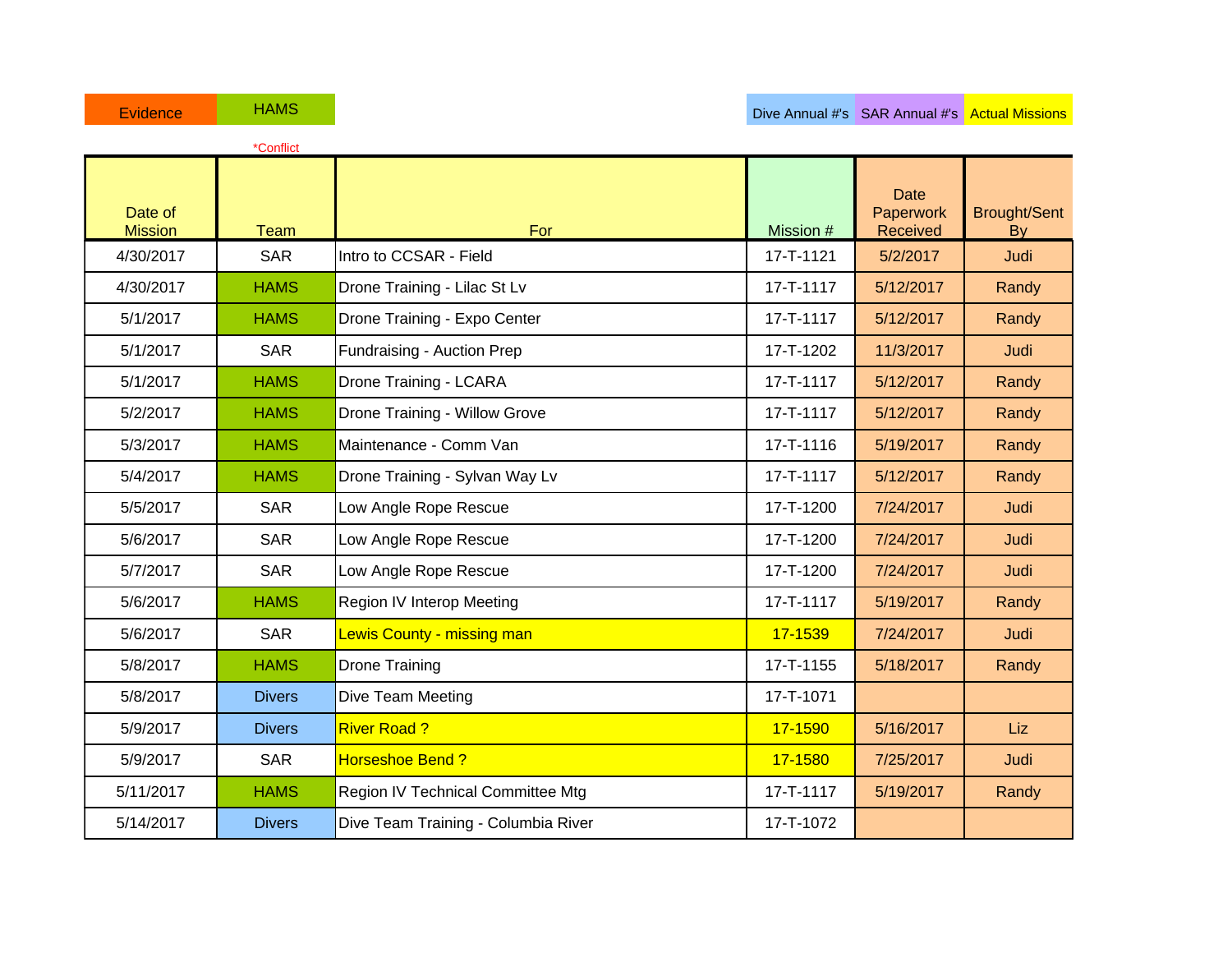|                           | *Conflict     |                                              |           |                                      |                                  |
|---------------------------|---------------|----------------------------------------------|-----------|--------------------------------------|----------------------------------|
| Date of<br><b>Mission</b> | <b>Team</b>   | For                                          | Mission # | <b>Date</b><br>Paperwork<br>Received | <b>Brought/Sent</b><br><b>By</b> |
| 5/18/2017                 | <b>SAR</b>    | PR and Fundraising                           | 17-T-1202 | 7/24/2017                            | Judi                             |
| 5/18/2017                 | <b>SAR</b>    | Low Angle Rope Rescue                        | 17-T-1200 | 7/24/2017                            | Judi                             |
| 5/20/2017                 | <b>HAMS</b>   | <b>ELT Team Training</b>                     | 17-T-1117 | Cancelled                            |                                  |
| 5/20/2017                 | <b>HAMS</b>   | Drone Training - Willow Grove                | 17-T-1155 | 7/5/2017                             | Randy                            |
| 5/22/2017                 | <b>SAR</b>    | <b>SAR Board Meeting</b>                     | 17-T-1122 | 7/24/2017                            | Judi                             |
| 5/24/2017                 | <b>HAMS</b>   | <b>ACS Meetings</b>                          | 17-T-1117 | 12/31/2017                           | Randy                            |
| 5/25/2017                 | <b>SAR</b>    | <b>OTEP Medical</b>                          | 17-T-1201 | 7/24/2017                            | Judi                             |
| 5/27/2017                 | <b>SAR</b>    | <b>Tracking Training</b>                     | 17-T-1174 | 7/24/2017                            | Judi                             |
| 5/28/2017                 | <b>SAR</b>    | <b>SAR Team Meeting</b>                      | 17-T-1122 | 7/24/2017                            | Judi                             |
| 6/1/2017                  | <b>SAR</b>    | Fundraising - Auction Prep                   | 17-T-1202 | 11/3/2017                            | Judi                             |
| 6/1/2017                  | <b>HAMS</b>   | Maintenance - River Gauge                    | 17-T-1116 | Cancelled                            |                                  |
| 6/3/2017                  | <b>HAMS</b>   | Maintenance - Comm Van                       | 17-T-1116 | 7/5/2017                             | Randy                            |
| 6/6/2017                  | <b>SAR</b>    | <b>Body Recovery - Roy Morse slough area</b> | 17-2017   | 8/15/2017                            | Judi                             |
| 6/6/2017                  | <b>HAMS</b>   | Drone Training - Willow Grove                | 17-T-1155 | 7/5/2017                             | Randy                            |
| 6/8/2017                  | <b>SAR</b>    | Lost female rock picker - Kalama             | 17-2539   | 7/29/2017                            | Judi                             |
| 6/8/2017                  | <b>SAR</b>    | PR and Fundraising                           | 17-T-1202 | 7/24/2017                            | Judi                             |
| 6/12/2017                 | <b>Divers</b> | <b>Dive Team Meeting</b>                     | 17-T-1071 | 6/12/2017                            | Liz                              |
| 6/15/2017                 | <b>SAR</b>    | Low Angle Rope Rescue                        | 17-T-1200 | 7/24/2017                            | Judi                             |
| 6/17/2017                 | <b>HAMS</b>   | PR - Tour de Blast                           | 17-T-1118 | 7/5/2017                             | Randy                            |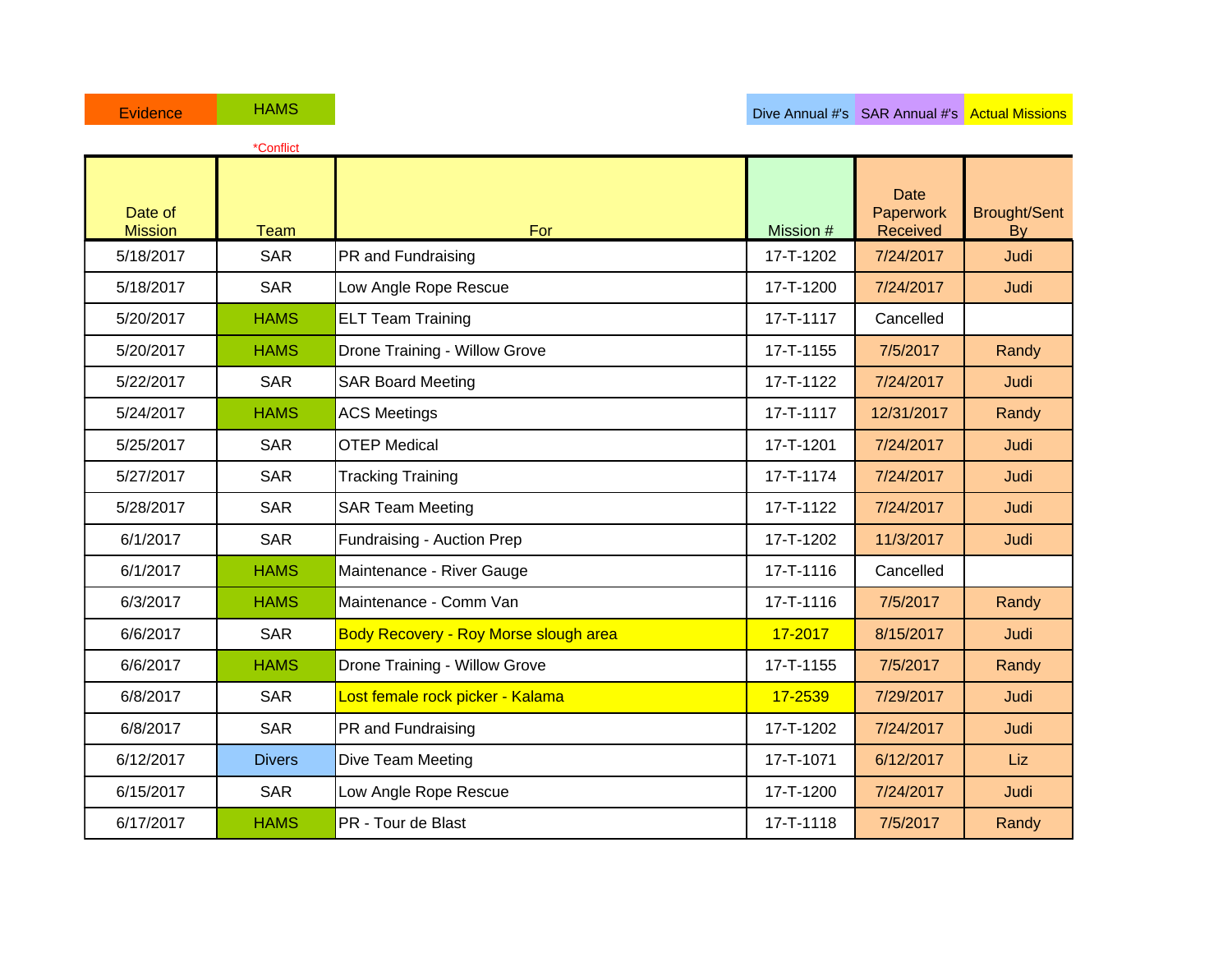|                           | *Conflict     |                                                 |           |                                      |                           |
|---------------------------|---------------|-------------------------------------------------|-----------|--------------------------------------|---------------------------|
| Date of<br><b>Mission</b> | <b>Team</b>   | For                                             | Mission # | <b>Date</b><br>Paperwork<br>Received | <b>Brought/Sent</b><br>By |
| 6/17/2017                 | <b>SAR</b>    | <b>GPS Navigation</b>                           | 17-T-249  | 7/24/2017                            | Judi                      |
| 6/18/2017                 | <b>Divers</b> | Dive Team Training - Toutle River               | 17-T-1072 |                                      |                           |
| 6/18/2017                 | <b>SAR</b>    | <b>Tracking Training</b>                        | 17-T-1174 | 7/24/2017                            | Judi                      |
| 6/19/2017                 | <b>SAR</b>    | <b>SAR Board Meeting</b>                        | 17-T-1122 | 7/24/2017                            | Judi                      |
| 6/23/2017                 | <b>HAMS</b>   | Amateur Radio Field Day                         | 17-T-1117 | 7/5/2017                             | Randy                     |
| 6/24/2017                 | <b>HAMS</b>   | Amateur Radio Field Day                         | 17-T-1117 | 7/5/2017                             | Randy                     |
| 6/25/2017                 | <b>HAMS</b>   | Amateur Radio Field Day                         | 17-T-1117 | 7/5/2017                             | Randy                     |
| 6/25/2017                 | <b>SAR</b>    | <b>SAR Team Meeting</b>                         | 17-T-1122 | 7/24/2017                            | Judi                      |
| 6/25/2017                 | <b>SAR</b>    | <b>Work Party</b>                               | 17-T-1170 | 7/24/2017                            | Judi                      |
| 6/27/2017                 | <b>Divers</b> | Lewis River Road near hatchery - Veh in water   | 17-2336   | 6/30/2017                            | <b>Liz</b>                |
| 6/28/2017                 | <b>HAMS</b>   | <b>ACS Meetings</b>                             | 17-T-1117 | 7/5/2017                             | Randy                     |
| 7/1/2017                  | <b>SAR</b>    | Fundraising - Auction Prep                      | 17-T-1202 | 11/3/2017                            | Judi                      |
| 7/1/2017                  | <b>HAMS</b>   | Drone Training - Riverside Park                 | 17-T-1155 | 7/5/2017                             | Randy                     |
| 7/1/2017                  | <b>SAR</b>    | <b>Canine Seminar</b>                           | 17-T-266  |                                      |                           |
| 7/1/2017                  | <b>SAR</b>    | PR - Go Fourth                                  | 17-T-1202 | 7/29/2017                            | Judi                      |
| 7/1/2017                  | <b>SAR</b>    | <b>Pacific County - Possible Suicide</b>        | 17-2354   | 7/29/2017                            | Judi                      |
| 7/2/2017                  | <b>SAR</b>    | PR - Go Fourth                                  | 17-T-1202 | 7/29/2017                            | Judi                      |
| 7/2/2017                  | <b>SAR</b>    | Two lost/tired hikers - Blue Lake/Castle Lake   | 17-2426   | 7/29/2017                            | Judi                      |
| 7/2/2017                  | <b>SAR</b>    | Missing 91 yo Wilford Johnson (car in Skamania) | 17-2380   | 7/29/2017                            | Judi                      |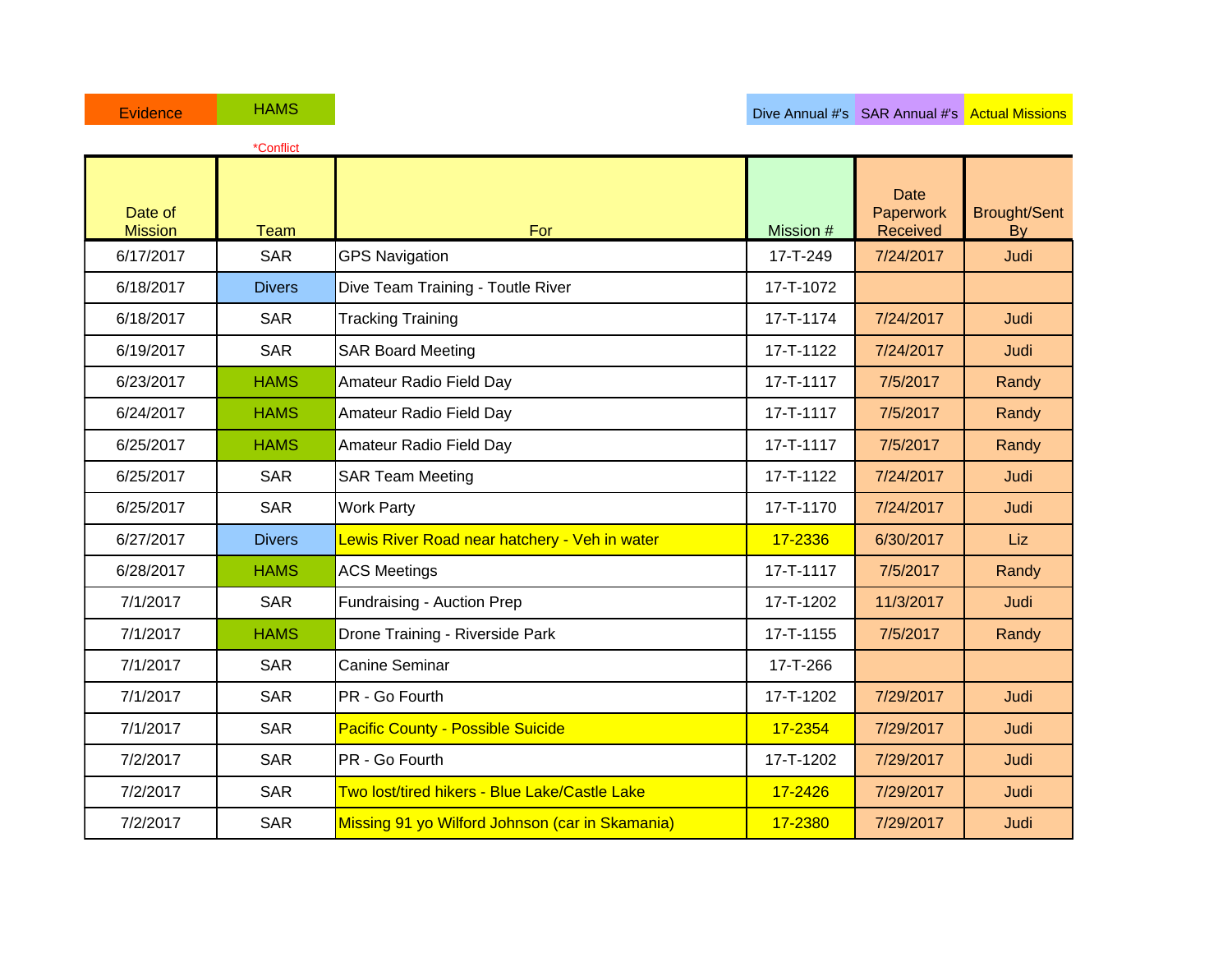|                           | *Conflict     |                                               |           |                                      |                                  |
|---------------------------|---------------|-----------------------------------------------|-----------|--------------------------------------|----------------------------------|
| Date of<br><b>Mission</b> | <b>Team</b>   | For                                           | Mission # | <b>Date</b><br>Paperwork<br>Received | <b>Brought/Sent</b><br><b>By</b> |
| 7/3/2017                  | <b>HAMS</b>   | Two lost/tired hikers - Blue Lake/Castle Lake | 17-2426   | 7/5/2017                             | Randy                            |
| 7/3/2017                  | <b>SAR</b>    | PR - Go Fourth                                | 17-T-1202 | 7/29/2017                            | Judi                             |
| 7/4/2017                  | <b>SAR</b>    | PR - Go Fourth                                | 17-T-1202 | 7/29/2017                            | Judi                             |
| 7/5/2017                  | <b>SAR</b>    | PR - Go Fourth                                | 17-T-1202 | 7/29/2017                            | Judi                             |
| 7/6/2017                  | <b>SAR</b>    | Work Party - PPs and Exp Repair               | 17-T-1170 | 7/29/2017                            | Judi                             |
| 7/10/2017                 | <b>Divers</b> | Dive Team Meeting                             | 17-T-1071 |                                      |                                  |
| 7/10/2017                 | <b>SAR</b>    | Work Party - Bus and Exp Maint                | 17-T-1170 | 7/29/2017                            | Judi                             |
| 7/12/2017                 | <b>HAMS</b>   | Maintenance - Comm Van                        | 17-T-1116 | 11/3/2017                            | Randy                            |
| 7/13/2017                 | <b>SAR</b>    | PR and Fundraising                            | 17-T-1202 | 7/29/2017                            | Judi                             |
| 7/13/2017                 | <b>SAR</b>    | Low Angle Rope Rescue                         | 17-T-1200 | 7/29/2017                            | Judi                             |
| 7/14/2017                 | <b>SAR</b>    | <b>FR</b> - Black Bears Game                  | 17-T-1202 | 7/29/2017                            | Judi                             |
| 7/15/2017                 | <b>HAMS</b>   | <b>UAS Operations Meeting</b>                 | 17-T-1155 | Cancelled                            |                                  |
| 7/15/2017                 | <b>SAR</b>    | Low Angle Rope Rescue                         | 17-T-1200 | 7/29/2017                            | Judi                             |
| 7/16/2017                 | <b>Divers</b> | Dive Team Training - Yale Lake                | 17-T-1072 |                                      |                                  |
| 7/17/2017                 | <b>SAR</b>    | <b>SAR Board Meeting</b>                      | 17-T-1122 | 7/29/2017                            | Judi                             |
| 7/19/2017                 | <b>HAMS</b>   | Maintenance - Radio Club                      | 17-T-1116 | 11/3/2017                            | Randy                            |
| 7/20/2017                 | <b>SAR</b>    | Evidence - Woodland?                          | 17-ES-029 | 7/29/2017                            | Judi                             |
| 7/21/2017                 | <b>Divers</b> | Kress Lake - man overboard                    | 17-2737   | 7/31/2017                            | Liz                              |
| 7/23/2017                 | <b>SAR</b>    | <b>SAR Team Meeting</b>                       | 17-T-1122 | 7/29/2017                            | Judi                             |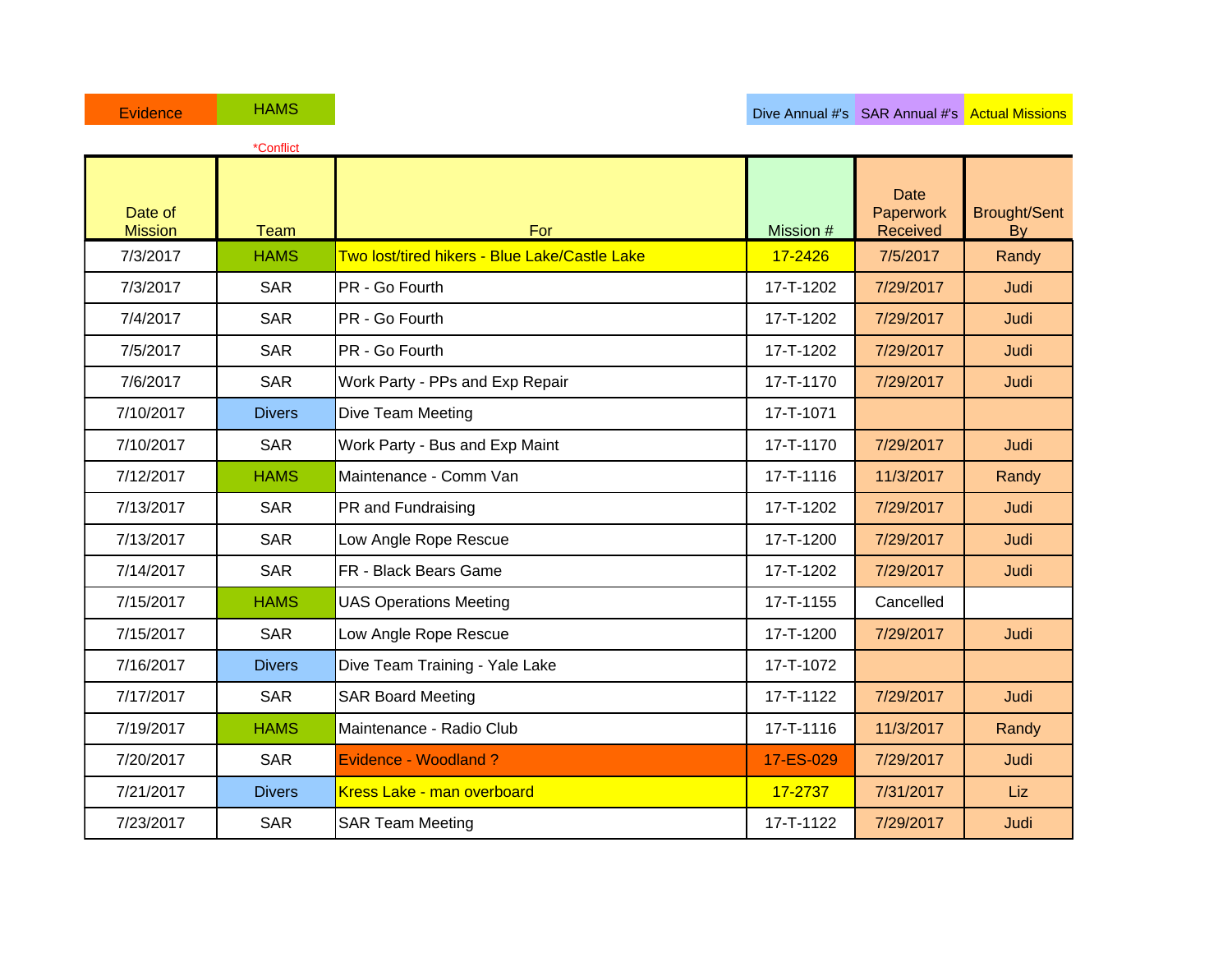|                           | *Conflict     |                                                      |           |                                      |                           |
|---------------------------|---------------|------------------------------------------------------|-----------|--------------------------------------|---------------------------|
| Date of<br><b>Mission</b> | <b>Team</b>   | For                                                  | Mission # | <b>Date</b><br>Paperwork<br>Received | <b>Brought/Sent</b><br>By |
| 7/23/2017                 | <b>SAR</b>    | Work Party - Exercise Vehicles                       | 17-T-1170 | 7/29/2017                            | Judi                      |
| 7/23/2017                 | <b>SAR</b>    | FR - Fair Preparation                                | 17-T-1202 | 7/29/2017                            | Judi                      |
| 7/24/2017                 | <b>SAR</b>    | Work party - Fair                                    | 17-T-1170 | 11/3/2017                            | Judi                      |
| 7/24/2017                 | <b>Divers</b> | Horseshoe Lake ?                                     | 07242017  | 8/14/2017                            | Liz                       |
| 7/24/2017                 | <b>Divers</b> | Lewis - Mayfield Lake Vehicle Recovery               | 17-2787   | 8/14/2017                            | Liz                       |
| 7/25/2017                 | <b>SAR</b>    | Fair                                                 | 17-T-1202 | 11/3/2017                            | Judi                      |
| 7/25/2017                 | <b>HAMS</b>   | Maintenance - Equipment                              | 17-T-1116 | Cancelled                            |                           |
| 7/26/2017                 | <b>SAR</b>    | Fair                                                 | 17-T-1202 | 11/3/2017                            | Judi                      |
| 7/26/2017                 | <b>SAR</b>    | 60 year old walkaway - NO info                       | 17-2827   | 11/3/2017                            | Judi                      |
| 7/26/2017                 | <b>HAMS</b>   | <b>ACS Meetings</b>                                  | 17-T-1117 | 11/3/2017                            | Randy                     |
| 7/27/2017                 | <b>SAR</b>    | Fair                                                 | 17-T-1202 | 11/3/2017                            | Judi                      |
| 7/28/2017                 | <b>SAR</b>    | Fair                                                 | 17-T-1202 | 11/3/2017                            | Judi                      |
| 7/29/2017                 | <b>SAR</b>    | Fair                                                 | 17-T-1202 | 11/3/2017                            | Judi                      |
| 7/29/2017                 | <b>HAMS</b>   | Drone Training - Willow Grove                        | 17-T-1155 | 11/3/2017                            | Randy                     |
| 7/29/2017                 | <b>HAMS</b>   | <b>EOC to EOC Exercises</b>                          | 17-T-1117 | Cancelled                            |                           |
| 7/30/2017                 | <b>SAR</b>    | Fair                                                 | 17-T-1202 | 11/3/2017                            | Judi                      |
| 7/30/2017                 | <b>Divers</b> | <b>Subjects yelling for help Mickey Mouse Bridge</b> | 17-2886   | 8/8/2017                             | Liz                       |
| 7/31/2017                 | <b>Divers</b> | <b>Near Riverside Park - raft sinking</b>            | 17-2902   | 8/8/2017                             | Liz                       |
| 8/1/2017                  | <b>SAR</b>    | Fundraising - Auction Prep                           | 17-T-1202 | 11/3/2017                            | Judi                      |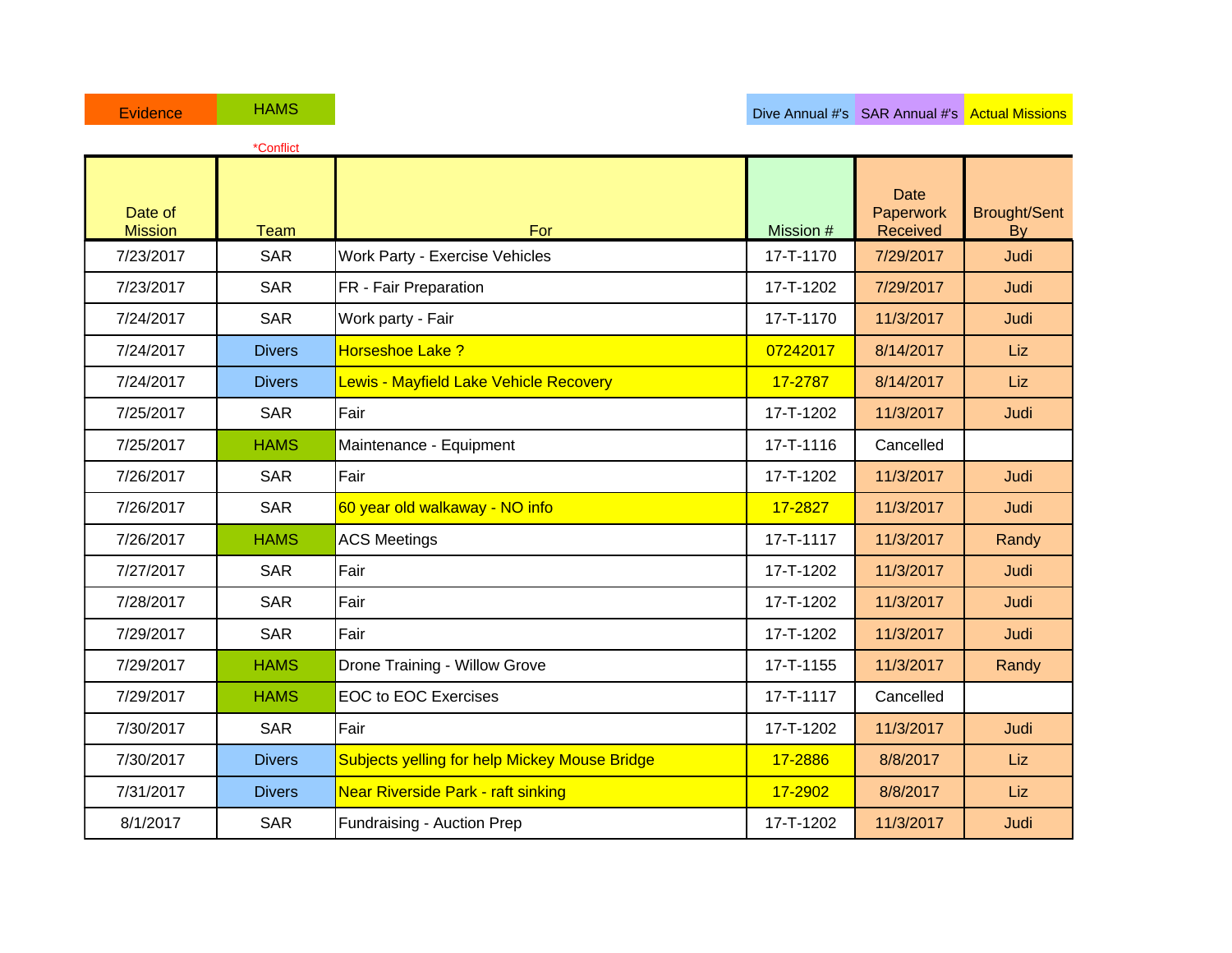|                           | *Conflict     |                                      |           |                                             |                           |
|---------------------------|---------------|--------------------------------------|-----------|---------------------------------------------|---------------------------|
| Date of<br><b>Mission</b> | <b>Team</b>   | For                                  | Mission # | <b>Date</b><br>Paperwork<br><b>Received</b> | <b>Brought/Sent</b><br>By |
| 8/1/2017                  | <b>HAMS</b>   | PR - National Night Out              | 17-T-1118 | 11/3/2017                                   | Randy                     |
| 8/1/2017                  | <b>Divers</b> | <b>Male struggling in Cowlitz</b>    | 17-2919   | 8/8/2017                                    | Liz                       |
| 8/2/2017                  | <b>SAR</b>    | <b>Cooling stations</b>              | 17-2864   | 11/3/2017                                   | Judi                      |
| 8/3/2017                  | <b>SAR</b>    | <b>Cooling stations</b>              | 17-2864   | 11/3/2017                                   | Judi                      |
| 8/3/2017                  | <b>SAR</b>    | Work Party - Fair                    | 17-T-1202 | 11/3/2017                                   | Judi                      |
| 8/4/2017                  | <b>HAMS</b>   | Maintenance - Comm Van               | 17-T-1116 | 11/3/2017                                   | Randy                     |
| 8/5/2017                  | <b>HAMS</b>   | Region IV Interop Meeting            | 17-T-1117 | 11/3/2017                                   | Randy                     |
| 8/6/2017                  | <b>SAR</b>    | Skamania - 91 yo lost male - NO info | 17-2380   | 11/3/2017                                   | Judi                      |
| 8/8/2017                  | <b>SAR</b>    | PR and Fundraising                   | 17-T-1202 | 11/3/2017                                   | Judi                      |
| 8/10/2017                 | <b>HAMS</b>   | Region IV Technical Committee Mtg    | 17-T-1117 | 11/3/2017                                   | Randy                     |
| 8/11/2017                 | <b>HAMS</b>   | Maintenance - Radio Club             | 17-T-1116 | 11/3/2017                                   | Randy                     |
| 8/14/2017                 | <b>SAR</b>    | Weyco Safety Day                     | 17-T-1202 | 11/3/2017                                   | Judi                      |
| 8/14/2017                 | <b>Divers</b> | Dive Team Meeting                    | 17-T-1071 | 8/14/2017                                   | Liz                       |
| 8/15/2017                 | <b>HAMS</b>   | Drone Training - Willow Grove        | 17-T-1155 | 11/3/2017                                   | Randy                     |
| 8/17/2017                 | <b>SAR</b>    | Low Angle Rope Rescue                | 17-T-1200 | 11/3/2017                                   | Judi                      |
| 8/18/2017                 | <b>SAR</b>    | <b>Tracking Training</b>             | 17-T-1174 | 11/3/2017                                   | Judi                      |
| 8/19/2017                 | <b>SAR</b>    | <b>Tracking Training</b>             | 17-T-1174 | 11/3/2017                                   | Judi                      |
| 8/19/2017                 | <b>SAR</b>    | PR - Squirrelfest                    | 17-T-1202 | 11/3/2017                                   | Judi                      |
| 8/19/2017                 | <b>HAMS</b>   | <b>ELT Team Training</b>             | 17-T-1117 | Cancelled                                   |                           |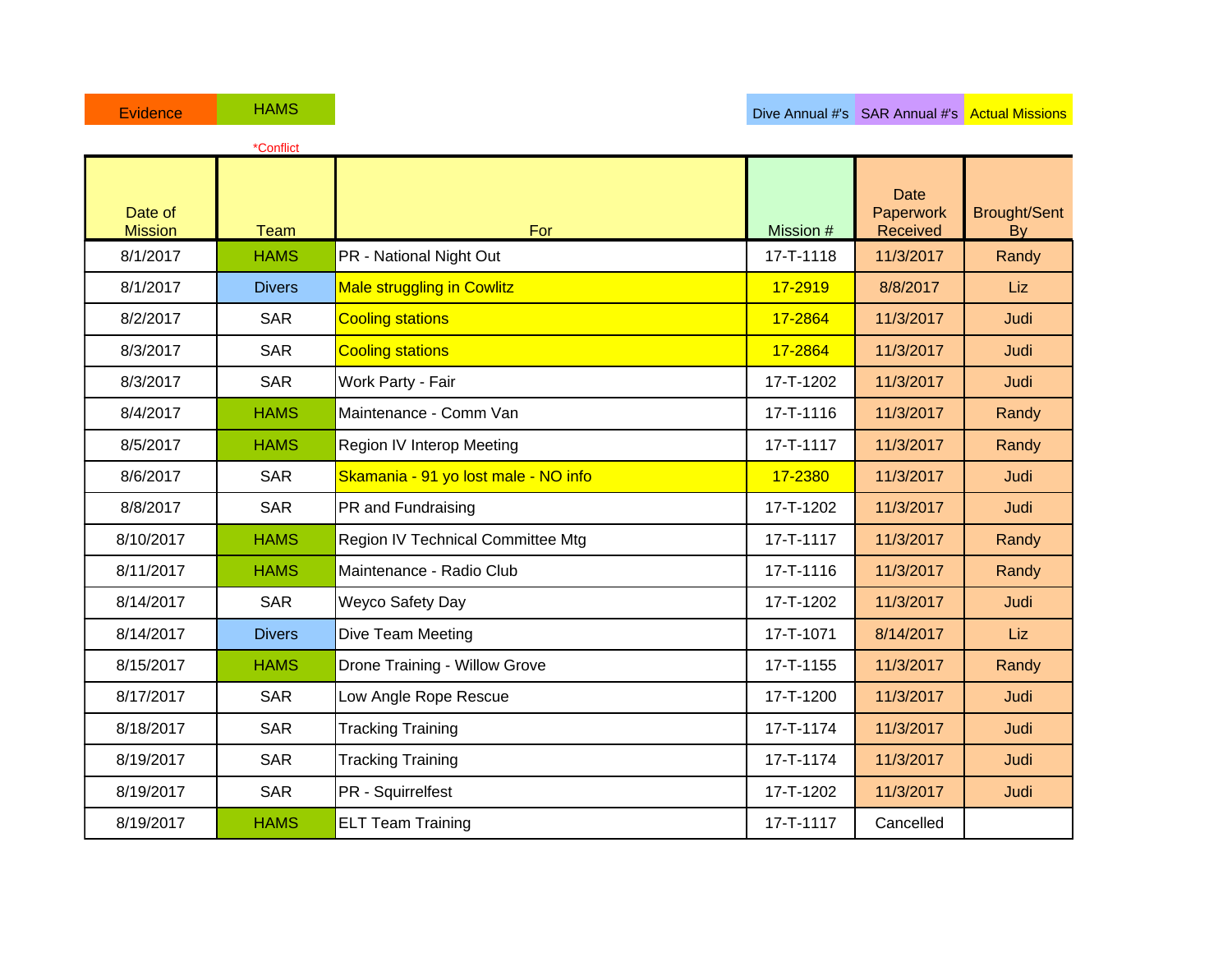|                           | *Conflict     |                                     |           |                                      |                           |
|---------------------------|---------------|-------------------------------------|-----------|--------------------------------------|---------------------------|
| Date of<br><b>Mission</b> | <b>Team</b>   | For                                 | Mission # | <b>Date</b><br>Paperwork<br>Received | <b>Brought/Sent</b><br>By |
| 8/20/2017                 | <b>SAR</b>    | <b>Tracking Training</b>            | 17-T-1174 | 11/3/2017                            | Judi                      |
| 8/23/2017                 | <b>HAMS</b>   | <b>ACS Meetings</b>                 | 17-T-1117 | 11/3/2017                            | Randy                     |
| 8/24/2017                 | <b>Divers</b> | Dive Team Training - Horseshoe Lake | 17-T-1072 | 10/16/2017                           | Liz                       |
| 8/26/2017                 | <b>HAMS</b>   | Drone Training - Randys             | 17-T-1155 | 11/3/2017                            | Randy                     |
| 8/27/2017                 | <b>SAR</b>    | <b>SAR Board Meeting</b>            | 17-T-1122 | 11/3/2017                            | Judi                      |
| 8/27/2017                 | <b>Divers</b> | <b>Toutle River Rafter</b>          | 17-3334   | 11/3/2017                            | Liz                       |
| 8/27/2017                 | <b>SAR</b>    | <b>SAR Team Meeting</b>             | 17-T-1122 | 11/3/2017                            | Judi                      |
| 8/27/2017                 | <b>SAR</b>    | <b>Work Party</b>                   | 17-T-1170 | 11/3/2017                            | Judi                      |
| 9/1/2017                  | <b>SAR</b>    | Fundraising - Auction Prep          | 17-T-1202 | 11/3/2017                            | Judi                      |
| 9/1/2017                  | <b>SAR</b>    | Lost 5 yo - NO info                 | 17-3400   | 11/3/2017                            | Judi                      |
| 9/2/2017                  | <b>HAMS</b>   | <b>UAS Training - Willow Grove</b>  | 17-T-1155 | 10/2/2017                            | Randy                     |
| 9/6/2017                  | <b>HAMS</b>   | UAS Training - EOC, Fairgrounds     | 17-T-1155 | 9/15/2017                            | Randy                     |
| 9/7/2017                  | <b>SAR</b>    | <b>Medical Training</b>             | 17-T-1201 | Cancelled                            |                           |
| 9/8/2017                  | <b>HAMS</b>   | <b>UAS Training - Willow Grove</b>  | 17-T-1155 | 9/15/2017                            | Randy                     |
| 9/10/2017                 | <b>HAMS</b>   | <b>UAS Training - Willow Grove</b>  | 17-T-1155 | 9/15/2017                            | Randy                     |
| 9/11/2017                 | <b>HAMS</b>   | Maintenance - Comm Van              | 17-T-1116 | 10/2/2017                            | Randy                     |
| 9/11/2017                 | <b>Divers</b> | Dive Team Meeting                   | 17-T-1071 |                                      |                           |
| 9/12/2017                 | <b>HAMS</b>   | <b>UAS Training - Willow Grove</b>  | 17-T-1155 | 9/15/2017                            | Randy                     |
| 9/14/2017                 | <b>SAR</b>    | PR and Fundraising                  | 17-T-1202 | 11/3/2017                            | Judi                      |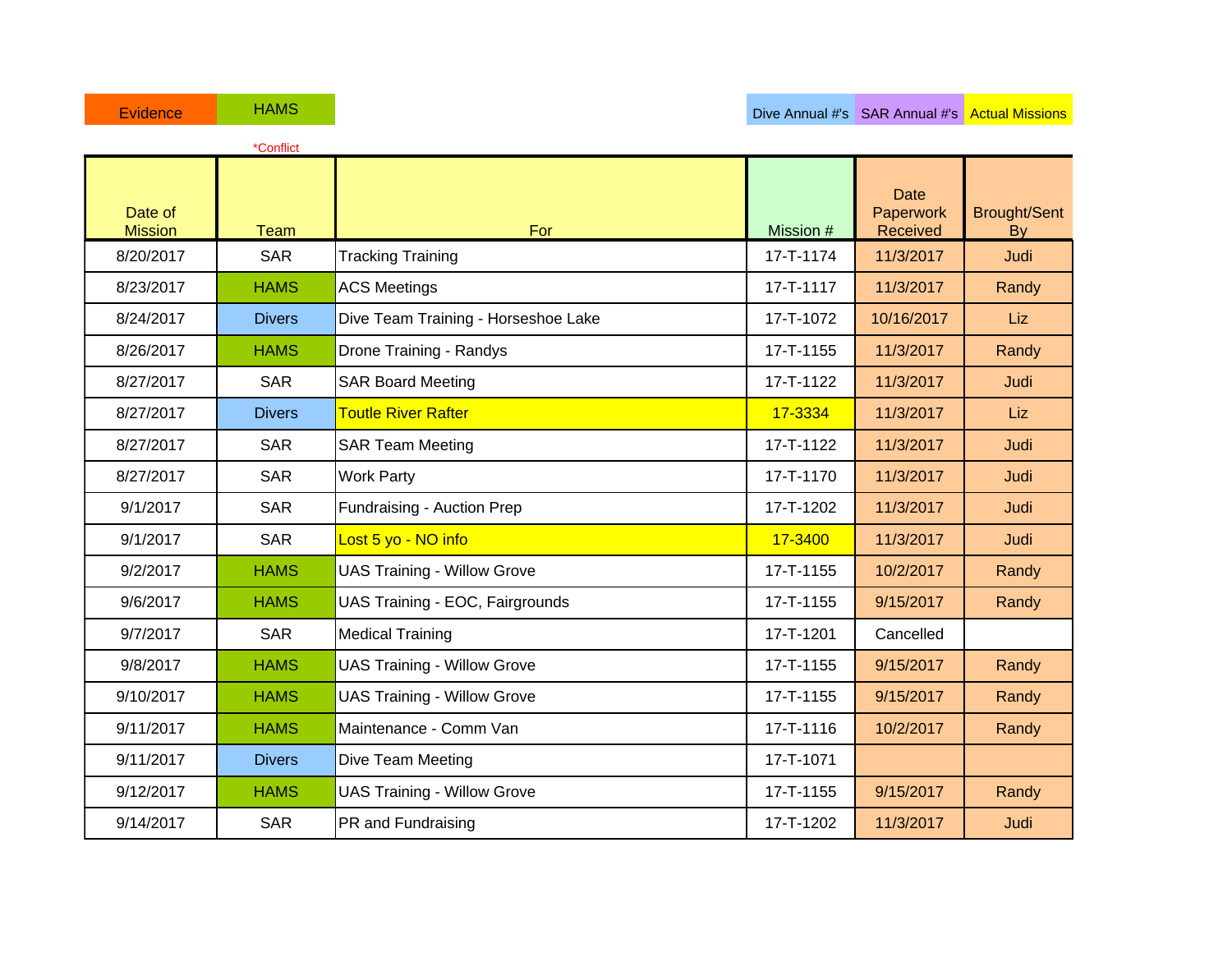|                           | *Conflict     |                                    |           |                                      |                                  |
|---------------------------|---------------|------------------------------------|-----------|--------------------------------------|----------------------------------|
| Date of<br><b>Mission</b> | <b>Team</b>   | For                                | Mission # | <b>Date</b><br>Paperwork<br>Received | <b>Brought/Sent</b><br><b>By</b> |
| 9/14/2017                 | <b>SAR</b>    | <b>Medical Training - BBP</b>      | 17-T-1201 | 11/3/2017                            | Judi                             |
| 9/14/2017                 | <b>SAR</b>    | Medical Training - First Aid CPR   | 17-T-1201 | 11/3/2017                            | Judi                             |
| 9/16/2017                 | <b>SAR</b>    | <b>Tracking Training</b>           | 17-T-1174 | 11/3/2017                            | Judi                             |
| 9/16/2017                 | <b>HAMS</b>   | <b>ELT Team Training</b>           | 17-T-1117 | 10/2/2017                            | Randy                            |
| 9/17/2017                 | <b>Divers</b> | Dive Team Training - RIZAD         | 17-T-1072 |                                      |                                  |
| 9/18/2017                 | <b>SAR</b>    | <b>SAR Board Meeting</b>           | 17-T-1122 | 11/3/2017                            | Judi                             |
| 9/21/2017                 | <b>SAR</b>    | Low Angle Rope Rescue              | 17-T-1200 | 11/3/2017                            | Judi                             |
| 9/21/2017                 | <b>SAR</b>    | 17 yo Autistic boy - NO info       | 17-3684   | 11/3/2017                            | Judi                             |
| 9/23/2017                 | <b>SAR</b>    | <b>PR</b> - Extreme Machines       | 17-T-1174 | 11/3/2017                            | Judi                             |
| 9/23/2017                 | <b>HAMS</b>   | <b>UAS Training - Willow Grove</b> | 17-T-1155 | 10/2/2017                            | Randy                            |
| 9/24/2017                 | <b>SAR</b>    | <b>SAR Team Meeting</b>            | 17-T-1122 | 11/3/2017                            | Judi                             |
| 9/24/2017                 | <b>SAR</b>    | Work Party - Exercise Vehicles     | 17-T-1170 | 11/3/2017                            | Judi                             |
| 9/25/2017                 | <b>SAR</b>    | Work Party - Misc                  | 17-T-1170 | 11/3/2017                            | Judi                             |
| 9/25/2017                 | <b>SAR</b>    | <b>Medical Training</b>            | 17-T-1201 |                                      |                                  |
| 9/26/2017                 | <b>HAMS</b>   | <b>UAS Training - Willow Grove</b> | 17-T-1155 | 10/2/2017                            | Randy                            |
| 9/26/2017                 | <b>HAMS</b>   | Maintenance - Kalama River Gauge   | 17-T-1116 | 12/31/2017                           | Randy                            |
| 9/26/2017                 | <b>HAMS</b>   | Maintenance - RIZAD Alarm          | 17-T-1116 | 10/2/2017                            | Randy                            |
| 9/27/2017                 | <b>SAR</b>    | Medical Training - First Aid CPR   | 17-T-1201 | 11/3/2017                            | Judi                             |
| 9/27/2017                 | <b>HAMS</b>   | <b>ACS Meetings</b>                | 17-T-1117 | 10/2/2017                            | Randy                            |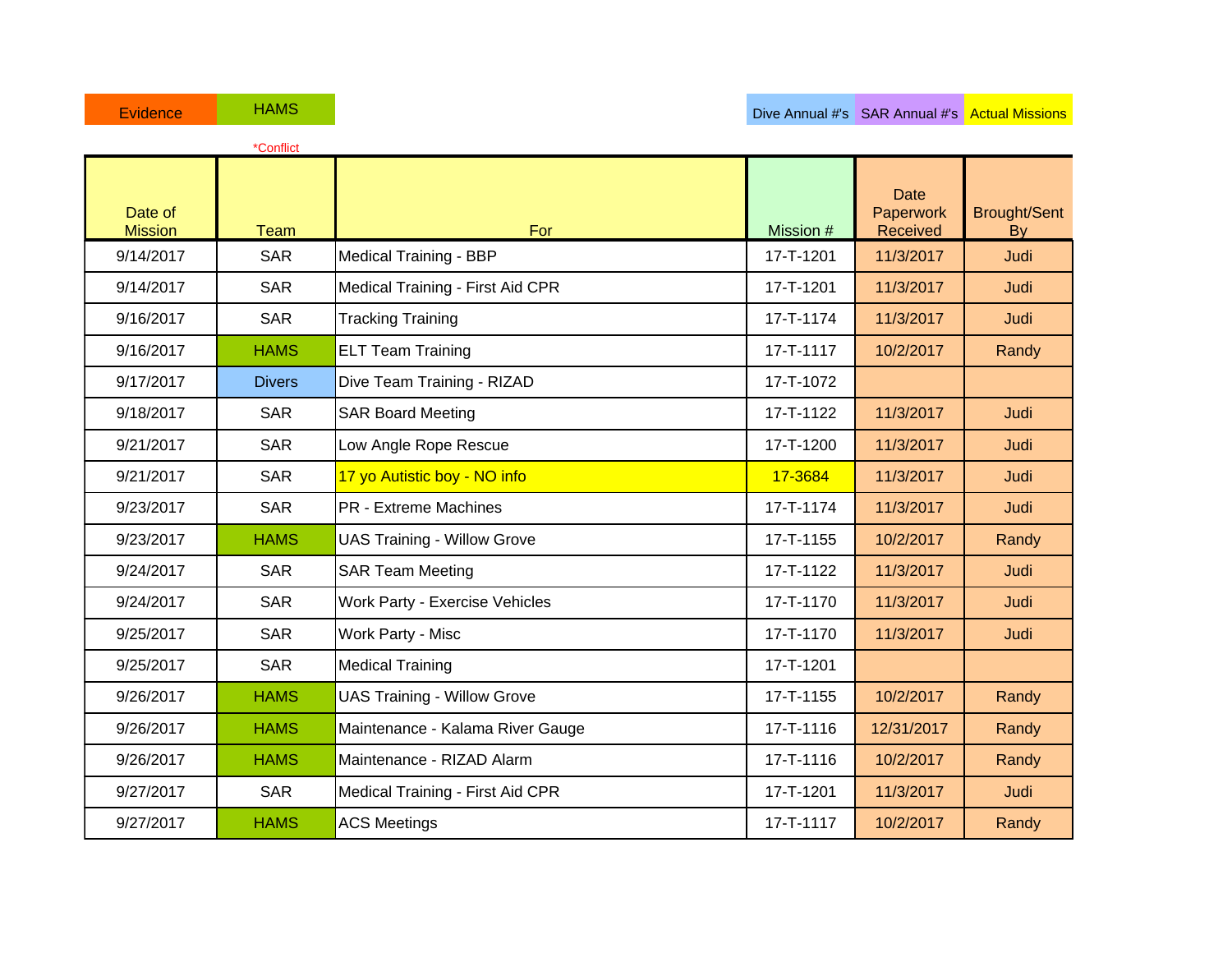|                           | *Conflict     |                                   |           |                                      |                                  |
|---------------------------|---------------|-----------------------------------|-----------|--------------------------------------|----------------------------------|
| Date of<br><b>Mission</b> | <b>Team</b>   | For                               | Mission # | <b>Date</b><br>Paperwork<br>Received | <b>Brought/Sent</b><br><b>By</b> |
| 10/1/2017                 | <b>HAMS</b>   | <b>UAS Training</b>               | 17-T-1155 | 12/15/2017                           | Randy                            |
| 10/2/2017                 | <b>HAMS</b>   | Maintenance - Comm Van            | 17-T-1116 | 12/15/2017                           | Randy                            |
| 10/4/2017                 | <b>SAR</b>    | Fundraising - Auction Prep        | 17-T-1202 | 11/3/2017                            | Judi                             |
| 10/7/2017                 | <b>HAMS</b>   | <b>UAS Training</b>               | 17-T-1155 | 12/15/2017                           | Randy                            |
| 10/8/2017                 | <b>SAR</b>    | Low Angle Rope Rescue             | 17-T-1200 | Cancelled                            |                                  |
| 10/9/2017                 | <b>Divers</b> | Dive Team Meeting                 | 17-T-1071 | 10/16/2017                           | Liz                              |
| 10/12/2017                | <b>SAR</b>    | Fundraising - Auction Prep        | 17-T-1202 | 11/3/2017                            | Judi                             |
| 10/14/2017                | <b>HAMS</b>   | C2FR Open House                   | 17-T-1117 | 12/15/2017                           | Randy                            |
| 10/14/2017                | <b>SAR</b>    | Fundraising - Silent Auction      | 17-T-1202 | 11/3/2017                            | Judi                             |
| 10/15/2017                | <b>SAR</b>    | Fundraising - Auction Clean Up    | 17-T-1202 | 11/3/2017                            | Judi                             |
| 10/15/2017                | <b>Divers</b> | Vehicle in water - Industrial Way | 17-3819   |                                      |                                  |
| 10/15/2017                | <b>Divers</b> | Dive Team Training - TBD          | 17-T-1072 |                                      |                                  |
| 10/16/2017                | <b>SAR</b>    | <b>SAR Board Meeting</b>          | 17-T-1122 | 11/3/2017                            | Judi                             |
| 10/19/2017                | <b>SAR</b>    | Membership                        | 17-T-1122 | 11/28/2017                           | Judi                             |
| 10/19/2017                | <b>SAR</b>    | Work Party - Calendar Prep        | 17-T-1170 | 11/28/2017                           | Judi                             |
| 10/19/2017                | <b>HAMS</b>   | Okanogan - Teal Lake Search       | 17-4020   | 12/15/2017                           | Randy                            |
| 10/20/2017                | <b>HAMS</b>   | Okanogan - Teal Lake Search       | 17-4020   | 12/15/2017                           | Randy                            |
| 10/20/2017                | <b>Divers</b> | <b>Truck in river</b>             | 17-4081   | 11/3/2017                            | Liz                              |
| 10/20/2017                | <b>SAR</b>    | <b>Tracking Training</b>          | 17-T-1174 | 11/28/2017                           | Judi                             |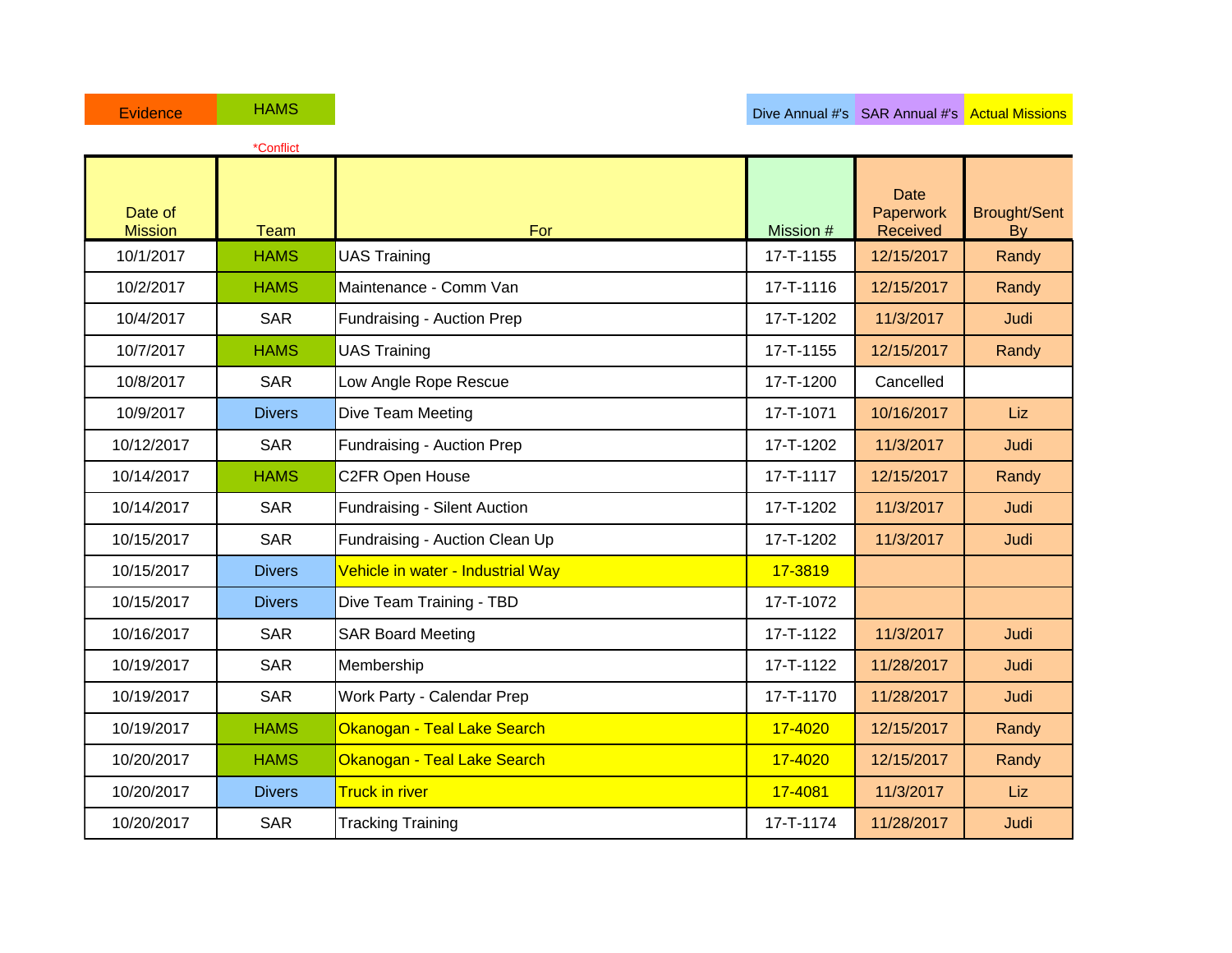|                           | *Conflict     |                                         |           |                                      |                                  |
|---------------------------|---------------|-----------------------------------------|-----------|--------------------------------------|----------------------------------|
| Date of<br><b>Mission</b> | <b>Team</b>   | For                                     | Mission # | <b>Date</b><br>Paperwork<br>Received | <b>Brought/Sent</b><br><b>By</b> |
| 10/21/2017                | <b>HAMS</b>   | Okanogan - Teal Lake Search             | 17-4020   | 12/15/2017                           | Randy                            |
| 10/21/2017                | <b>HAMS</b>   | <b>UAS Operations Meeting</b>           | 17-T-1155 | Cancelled                            |                                  |
| 10/21/2017                | <b>SAR</b>    | <b>Tracking Training</b>                | 17-T-1174 | 11/28/2017                           | Judi                             |
| 10/22/2017                | <b>SAR</b>    | <b>Tracking Training</b>                | 17-T-1174 | 11/28/2017                           | Judi                             |
| 10/22/2017                | <b>SAR</b>    | <b>SAR Team Meeting</b>                 | 17-T-1122 | 11/28/2017                           | Judi                             |
| 10/24/2017                | <b>SAR</b>    | Membership                              | 17-T-1122 | 11/28/2017                           | Judi                             |
| 10/24/2017                | <b>HAMS</b>   | Maintenance - Equipment                 | 17-T-1116 | Cancelled                            |                                  |
| 10/25/2017                | <b>HAMS</b>   | <b>UAS Training</b>                     | 17-T-1155 | 12/15/2017                           | Randy                            |
| 10/25/2017                | <b>HAMS</b>   | <b>ACS Meetings</b>                     | 17-T-1117 | 12/15/2017                           | Randy                            |
| 10/26/2017                | <b>Divers</b> | <b>Truck in Cowlitz by SR432</b>        | 17-4155   | 11/3/2017                            | Liz                              |
| 11/1/2017                 | <b>SAR</b>    | Interviews                              | 17-T-1122 | 11/28/2017                           | Judi                             |
| 11/2/2017                 | <b>SAR</b>    | <b>Defensive Driving</b>                | 17-T-1203 | 11/28/2017                           | Judi                             |
| 11/3/2017                 | <b>SAR</b>    | Off Road Driving                        | 17-T-1203 | 11/28/2017                           | Judi                             |
| 11/4/2017                 | <b>HAMS</b>   | Region IV Meeting                       | 17-T-1117 | 12/31/2017                           | Randy                            |
| 11/5/2017                 | <b>SAR</b>    | <b>Interviews</b>                       | 17-T-1122 | 11/28/2017                           | Judi                             |
| 11/8/2017                 | <b>HAMS</b>   | <b>ACS Meetings</b>                     | 17-T-1117 | Cancelled                            |                                  |
| 11/8/2017                 | <b>SAR</b>    | PR and Fundraising                      | 17-T-1202 | 1/8/2018                             | Randy                            |
| 11/9/2017                 | <b>SAR</b>    | Interviews                              | 17-T-1122 | 11/28/2017                           | Judi                             |
| 11/11/2017                | <b>HAMS</b>   | <b>UAS Policy and Procedure Meeting</b> | 17-T-1155 | 12/31/2017                           | Randy                            |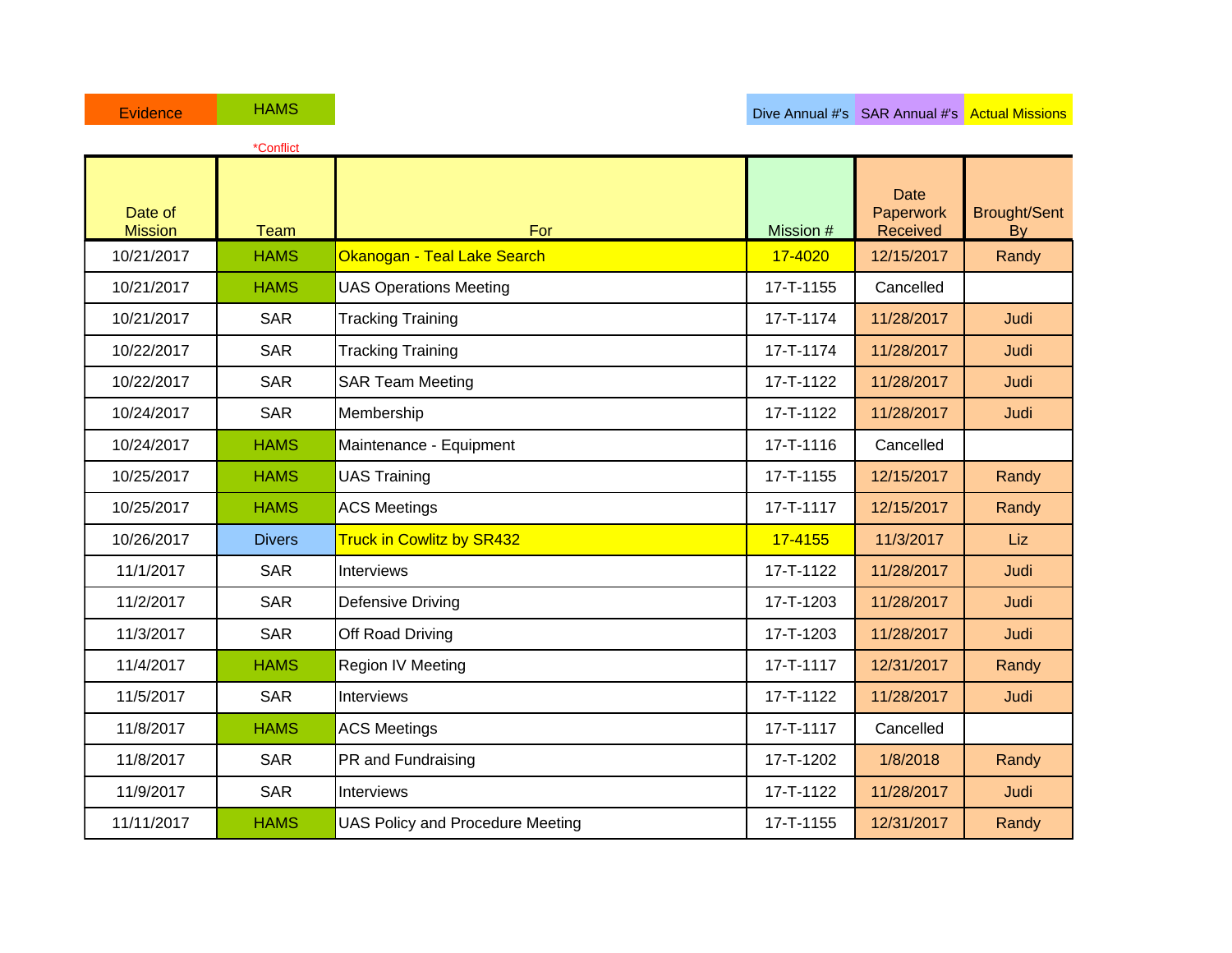|                           | *Conflict     |                                              |           |                                      |                                  |
|---------------------------|---------------|----------------------------------------------|-----------|--------------------------------------|----------------------------------|
| Date of<br><b>Mission</b> | <b>Team</b>   | For                                          | Mission # | <b>Date</b><br>Paperwork<br>Received | <b>Brought/Sent</b><br><b>By</b> |
| 11/13/2017                | <b>Divers</b> | Dive Team Meeting                            | 17-T-1071 | 11/17/2017                           | Liz                              |
| 11/15/2017                | <b>HAMS</b>   | Maintenance - Comm Van                       | 17-T-1116 | 12/31/2017                           | Randy                            |
| 11/16/2017                | <b>SAR</b>    | Low Angle Rope Rescue                        | 17-T-1200 |                                      |                                  |
| 11/18/2017                | <b>HAMS</b>   | <b>UAS Training - Willow Grove</b>           | 17-T-1155 | 12/31/2017                           | Randy                            |
| 11/18/2017                | <b>HAMS</b>   | <b>ELT Team Training</b>                     | 17-T-1117 | 1/8/2018                             | Randy                            |
| 11/19/2017                | <b>SAR</b>    | <b>Canine Seminar</b>                        | 17-T-266  | 11/28/2017                           | Judi                             |
| 11/19/2017                | <b>Divers</b> | Dive Team Training - TBD                     | 17-T-1072 |                                      |                                  |
| 11/22/2017                | <b>HAMS</b>   | <b>UAS Training - Willow Grove</b>           | 17-T-1155 | 12/31/2017                           | Randy                            |
| 11/24/2017                | <b>Divers</b> | <b>Coal Creek Boat Launch (no paperwork)</b> | 17-4561   | 12/15/2017                           | Liz                              |
| 11/25/2017                | <b>HAMS</b>   | <b>UAS Training - Willow Grove</b>           | 17-T-1155 | 12/31/2017                           | Randy                            |
| 11/26/2017                | <b>SAR</b>    | <b>SAR Team Meeting</b>                      | 17-T-1122 | 11/28/2017                           | Judi                             |
| 11/26/2017                | <b>SAR</b>    | Work Party - Exercise Vehicles               | 17-T-1170 | 11/28/2017                           | Judi                             |
| 11/27/2017                | <b>HAMS</b>   | <b>UAS Training - Willow Grove</b>           | 17-T-1155 | 12/31/2017                           | Randy                            |
| 11/28/2017                | <b>HAMS</b>   | Maintenance - Comm Van                       | 17-T-1116 | 12/31/2017                           | Randy                            |
| 11/29/2017                | <b>HAMS</b>   | <b>UAS Training - Willow Grove</b>           | 17-T-1155 | 12/31/2017                           | Randy                            |
| 12/2/2017                 | <b>HAMS</b>   | PR - Walk N Knock                            | 17-T-1118 | 12/31/2017                           | Randy                            |
| 12/2/2017                 | <b>SAR</b>    | PR - Xmas Parade                             | 17-T-1202 | 1/8/2018                             | Judi                             |
| 12/3/2017                 | <b>SAR</b>    | <b>SAR Board Meeting</b>                     | 17-T-1122 | 1/8/2018                             | Judi                             |
| 12/4/2017                 | <b>SAR</b>    | <b>Planning Meeting</b>                      | 17-T-1122 | 1/8/2018                             | Judi                             |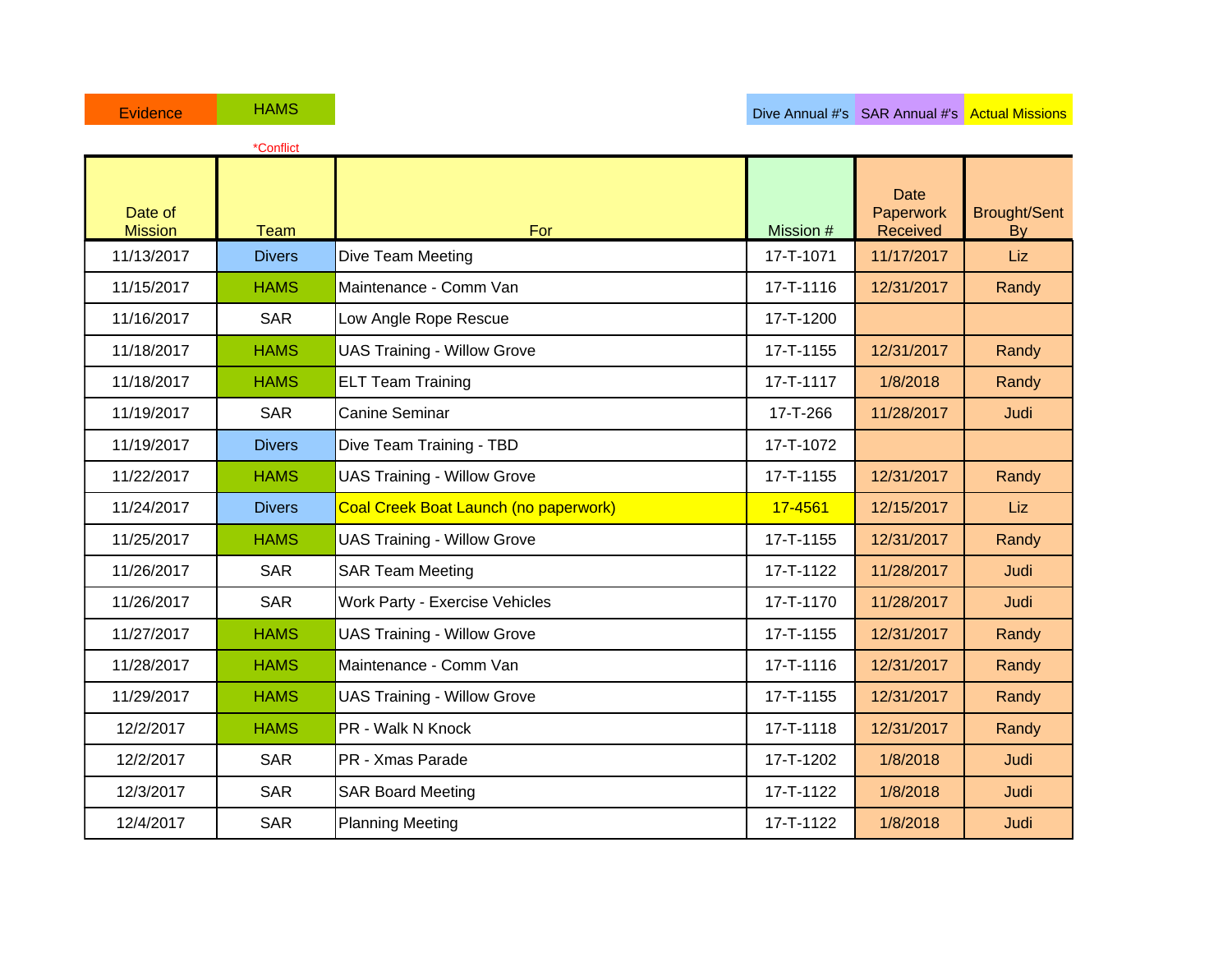|                           | *Conflict     |                                                            |           |                                      |                                  |
|---------------------------|---------------|------------------------------------------------------------|-----------|--------------------------------------|----------------------------------|
| Date of<br><b>Mission</b> | <b>Team</b>   | For                                                        | Mission # | <b>Date</b><br>Paperwork<br>Received | <b>Brought/Sent</b><br><b>By</b> |
| 12/6/2017                 | <b>HAMS</b>   | UAS Training - Landslide areas                             | 17-T-1155 | 12/31/2017                           | Randy                            |
| 12/9/2017                 | <b>HAMS</b>   | UAS Training - Controlled House burn                       | 17-T-1155 | 12/31/2017                           | Randy                            |
| 12/11/2017                | <b>HAMS</b>   | Maintenance - Comm Van                                     | 17-T-1116 | 12/31/2017                           | Randy                            |
| 12/11/2017                | <b>HAMS</b>   | UAS Training - Landslide areas                             | 17-T-1155 | 12/31/2017                           | Randy                            |
| 12/11/2017                | <b>Divers</b> | Dive Team Meeting                                          | 17-T-1071 | 12/15/2017                           | Liz                              |
| 12/12/2017                | <b>HAMS</b>   | UAS Training - Kalama and Olequa                           | 17-T-1155 | 12/31/2017                           | Randy                            |
| 12/13/2017                | <b>HAMS</b>   | <b>UAS Training - Cowlitz Gardens</b>                      | 17-T-1155 | 12/31/2017                           | Randy                            |
| 12/13/2017                | <b>SAR</b>    | PR and Fundraising                                         | 17-T-1202 | 1/8/2018                             | Judi                             |
| 12/14/2017                | <b>SAR</b>    | Intro to SAR Training                                      | 17-T-1122 | 1/8/2018                             | Judi                             |
| 12/14/2017                | <b>HAMS</b>   | UAS Training - Evacuation routes Ostrander to Headquarters | 17-T-1155 | 12/31/2017                           | Randy                            |
| 12/17/2017                | <b>Divers</b> | Dive Team Training - Rainier                               | 17-T-1072 |                                      |                                  |
| 12/18/2017                | <b>SAR</b>    | <b>SAR Board Meeting</b>                                   | 17-T-1122 |                                      |                                  |
| 12/18/2017                | <b>SAR</b>    | <b>SAR Academy Prep</b>                                    | 17-T-1122 | 1/8/2018                             | Judi                             |
| 12/20/2017                | <b>SAR</b>    | <b>Work Party</b>                                          | 17-T-1170 | 1/8/2018                             | Judi                             |
| 12/20/2017                | <b>HAMS</b>   | Maintenance - Lexington River Gauge                        | 17-T-1116 | 12/31/2017                           | Randy                            |
| 12/20/2017                | <b>HAMS</b>   | Maintenance - Rizad Alarm                                  | 17-T-1116 | 12/31/2017                           | Randy                            |
| 12/20/2017                | <b>HAMS</b>   | <b>ACS Meetings</b>                                        | 17-T-1117 | 12/31/2017                           | Randy                            |
| 12/21/2017                | <b>SAR</b>    | Low Angle Rope Rescue                                      | 17-T-1200 | 1/8/2018                             | Judi                             |
| 12/24/2017                | <b>SAR</b>    | Rope Rescue Ariel - no paperwork                           | 17-4902   | 1/8/2018                             | Judi                             |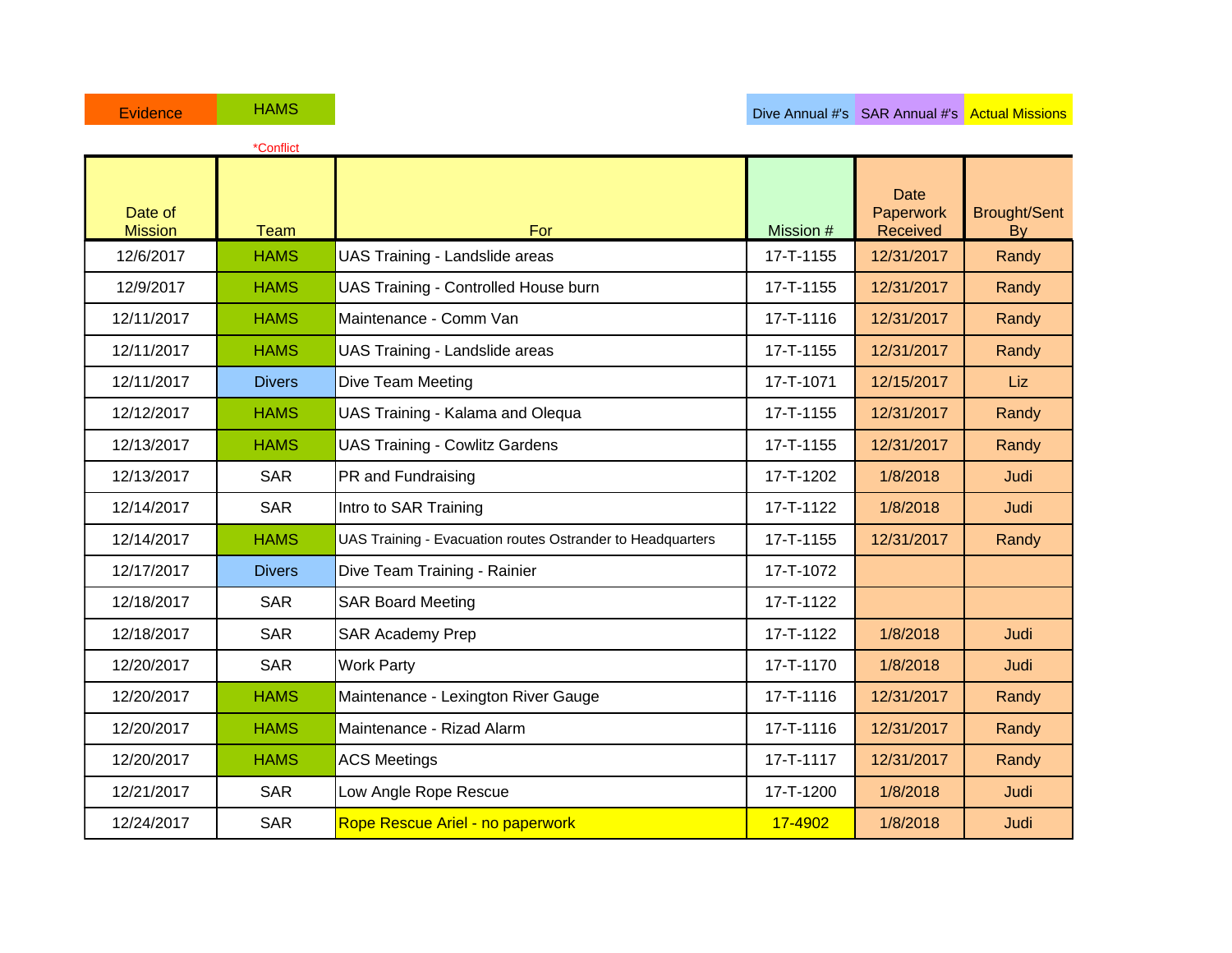|                           | *Conflict     |                                                  |           |                                      |                                  |
|---------------------------|---------------|--------------------------------------------------|-----------|--------------------------------------|----------------------------------|
| Date of<br><b>Mission</b> | <b>Team</b>   | For                                              | Mission # | <b>Date</b><br>Paperwork<br>Received | <b>Brought/Sent</b><br><b>By</b> |
| 12/24/2017                | <b>HAMS</b>   | <b>Dialysis Transports</b>                       | 17-4880   | 12/31/2017                           | Randy                            |
| 12/26/2017                | <b>HAMS</b>   | <b>UAS Training - Willow Grove</b>               | 17-T-1155 | 12/31/2017                           | Randy                            |
| 12/27/2017                | <b>SAR</b>    | <b>Work Party</b>                                | 17-T-1170 | 1/8/2018                             | Judi                             |
| 12/28/2017                | <b>SAR</b>    | <b>Work Party</b>                                | 17-T-1170 | 1/8/2018                             | Judi                             |
| 12/29/2017                | <b>HAMS</b>   | Maintenance - Kalama River Gauge                 | 17-T-1116 | 12/31/2017                           | Randy                            |
| 12/30/2017                | <b>HAMS</b>   | UAS Training - Evac routes Lower Kalama River Rd | 17-T-1155 | 12/31/2017                           | Randy                            |
| 12/30/2017                | <b>HAMS</b>   | <b>UAS Training - Willow Grove</b>               | 17-T-1155 | 12/31/2017                           | Randy                            |
|                           |               |                                                  |           |                                      |                                  |
|                           |               |                                                  |           |                                      |                                  |
|                           |               |                                                  |           |                                      |                                  |
|                           |               |                                                  |           |                                      |                                  |
|                           |               |                                                  |           |                                      |                                  |
|                           |               |                                                  |           |                                      |                                  |
|                           | <b>SAR</b>    |                                                  |           |                                      |                                  |
|                           | <b>HAMS</b>   |                                                  |           |                                      |                                  |
|                           | <b>Divers</b> |                                                  |           |                                      |                                  |
|                           | <b>SAR</b>    |                                                  |           |                                      |                                  |
|                           | <b>HAMS</b>   |                                                  |           |                                      |                                  |
|                           | <b>SAR</b>    |                                                  |           |                                      |                                  |